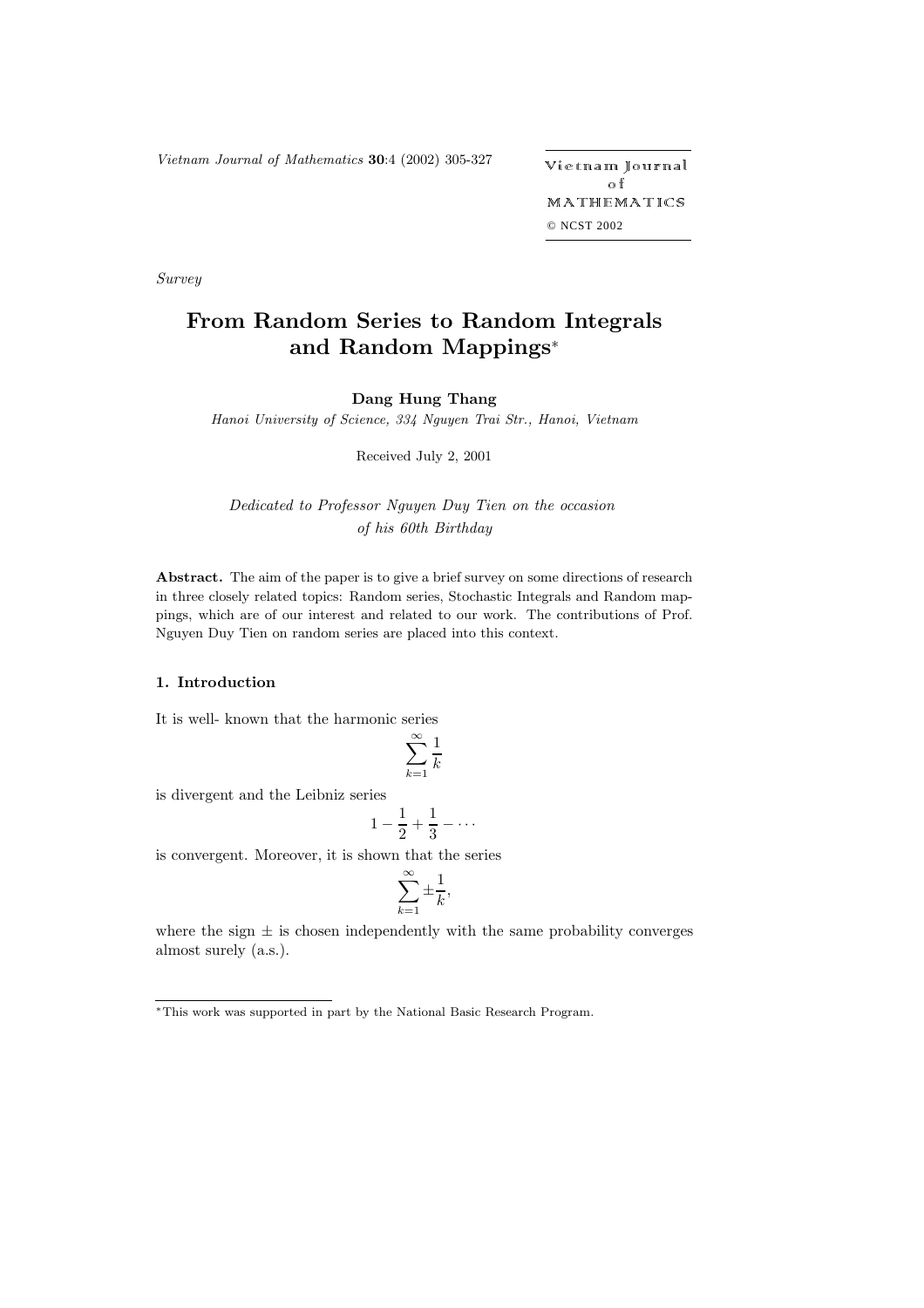Historically, the first random series is the series of the form

$$
\sum_{i=1}^{\infty} \pm c_n,\tag{1}
$$

where the real numbers  $c_n$  are given and the sign  $\pm$  are random, independent and equiprobable. The series (1) is called a Rademakher series. Starting from the Rademakher series, Kolmogorov and Khinchin [13] made a systematic study of sums of independent random variables. This topic has been the subject of an extensive research and is essential for many areas of probability and analysis. We refer to the books  $[14, 50]$  for more information on this subject.

As a continuous analogue of random series, the stochastic integral of a function with respect to a random function was firstly introduced by Wiener [51], Levy [15] and has been developed by many authors (see [41] for more details). Several stochastic integrals such as the Ito stochastic integral, the Stratonovic stochastic integral are central in the modern theory of stochastic analysis and crucial for many applications in financial mathematics.

The concept of mapping plays a basic role in mathematics. A mapping from X into Y is a correspondence that associates with each element  $x \in X$  an element  $\Phi x \in Y$ . In a random environment, however, the image  $\Phi x$  might not be known exactly. It should be a random variable with values in  $Y$ . Hence there arises the need of introducing a more realistic formulation of the concept of mapping. It is a concept of random mapping. A random mapping from  $X$  into  $Y$  is a rule that assigns to each element  $x \in X$  a random variable  $\Phi x$  taking values in  $Y$ . The stochactic integral is an example of a random mapping, namely the correspondence that associates with each function  $f(x) \in L_2[0,1]$  the random variable

$$
\int\limits_0^1 f(t)dW(t),
$$

where  $W(t)$  is a Brownian motion (or the Wiener process). Consequently, random mappings can be considered as a natural framework of stochastic integrals.

The purpose of the paper is to give a brief survey on some directions of research in three closely related topics: Random series, Stochastic integrals and Random mappings. The remainder of the paper consists of three sections, devoted respectively to the three topics under consideration. We do not attempt to present all aspects as well as the comprehensive history of the development of these topics but rather just some directions of research which are of our interest and related to our work.

### **2. Random Series**

## 2.1. Rademakher, Gaussian and stable series

Let E be a Banach space and  $(x_n)$  be a sequence in E. Let  $(r_n)$  be a sequence of independent random variables taking two values  $\pm 1$  with the probability  $1/2$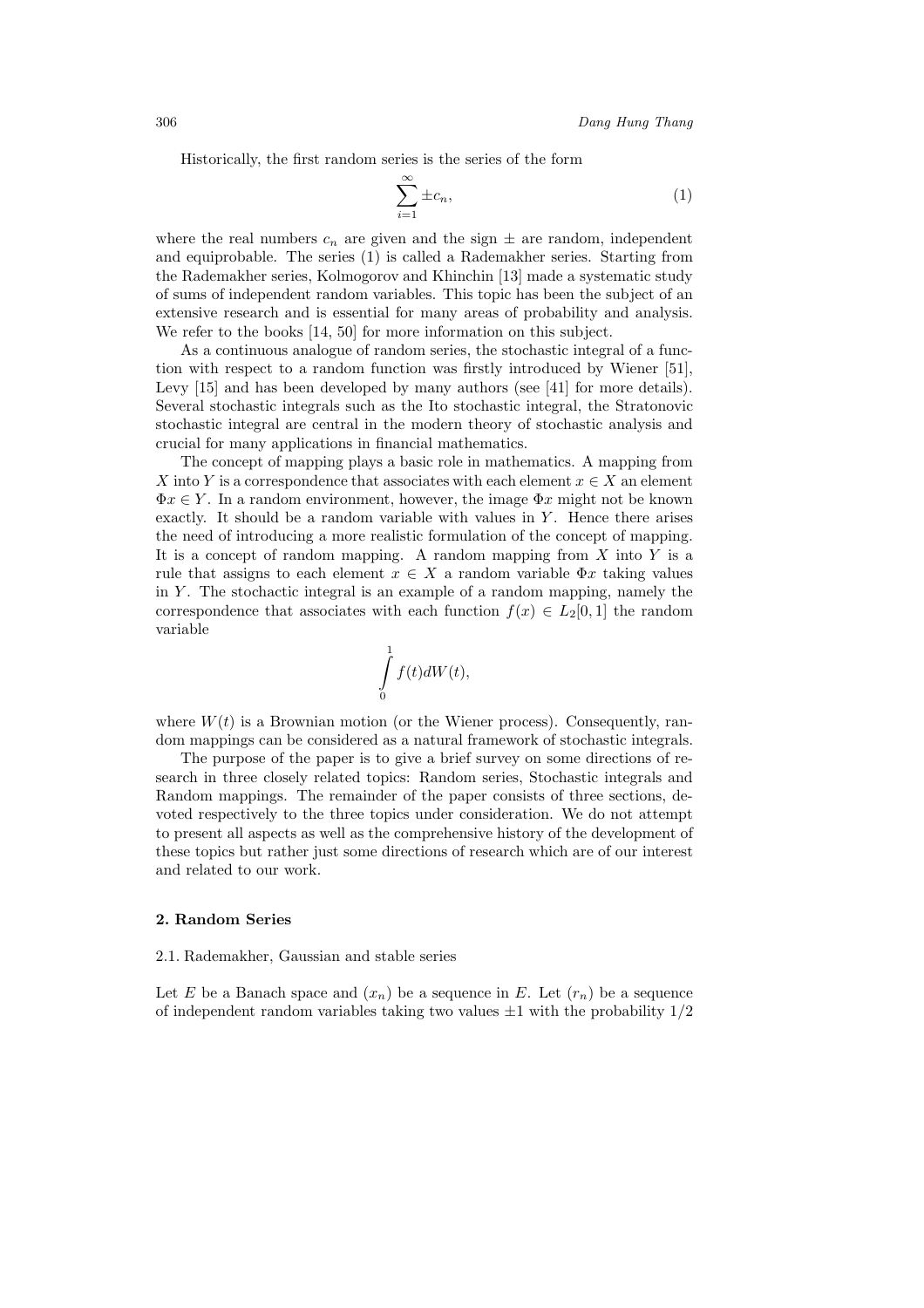at each case. Such a sequence is called the Rademakher sequence. Consider the following random series

$$
\sum_{n=1}^{\infty} \pm x_n = \sum_{n=1}^{\infty} r_n x_n.
$$
 (2)

Now the problem is to investigate the a.s. convergence of the Rademakher series  $(2)$  in the norm topology of E.

Parallel to the Rademakher series, the following series were also considered

$$
\sum_{n=1}^{\infty} \xi_n x_n,\tag{3}
$$

$$
\sum_{n=1}^{\infty} \xi_n^{(p)} x_n,\tag{4}
$$

where  $(\xi_n)$  is a standard Gaussian sequence (i.e. a sequence of Gaussian i.i.d. random variables with the distribution  $N(0, 1)$  and  $(\xi_n^{(p)})(0 < p < 2)$  is a standard p-stable sequence (i.e. a sequence of p-stable i.i.d. random variable with the unit lenght).

The series  $(3)$  and  $(4)$  are called the Gaussian series and p-stable series, respectively.

In particular, if E is a certain space of functions such as  $C[0, 1], L_p[0, 1]$  then we have the random series of functions. Typical examples of these random series were the Fourier random series

$$
\sum_{n=1}^{\infty} \xi_n \sqrt{2} \sin\left(n + \frac{1}{2}\right) \pi t,
$$

which represents the Brownian motion and the Taylor random series

$$
\sum_{n=0}^{\infty} r_n z^n.
$$

In the case  $E$  is a Hilbert space the following theorem gives a simple criterion of the a.s. convergence of the series  $(2)$ ,  $(3)$   $(4)$ .

**Theorem 2.1.** [5] *Let* E *be a Hilbert space. Then the Gaussian series and the Rademakher series converge a.s. if and only if*

$$
\sum_{n=1}^{\infty} \|x_n\|^2 < \infty.
$$

*The* p*-stable series (4) converges if and only if*

$$
\sum_{n=1}^{\infty} \|x_n\|^p < \infty.
$$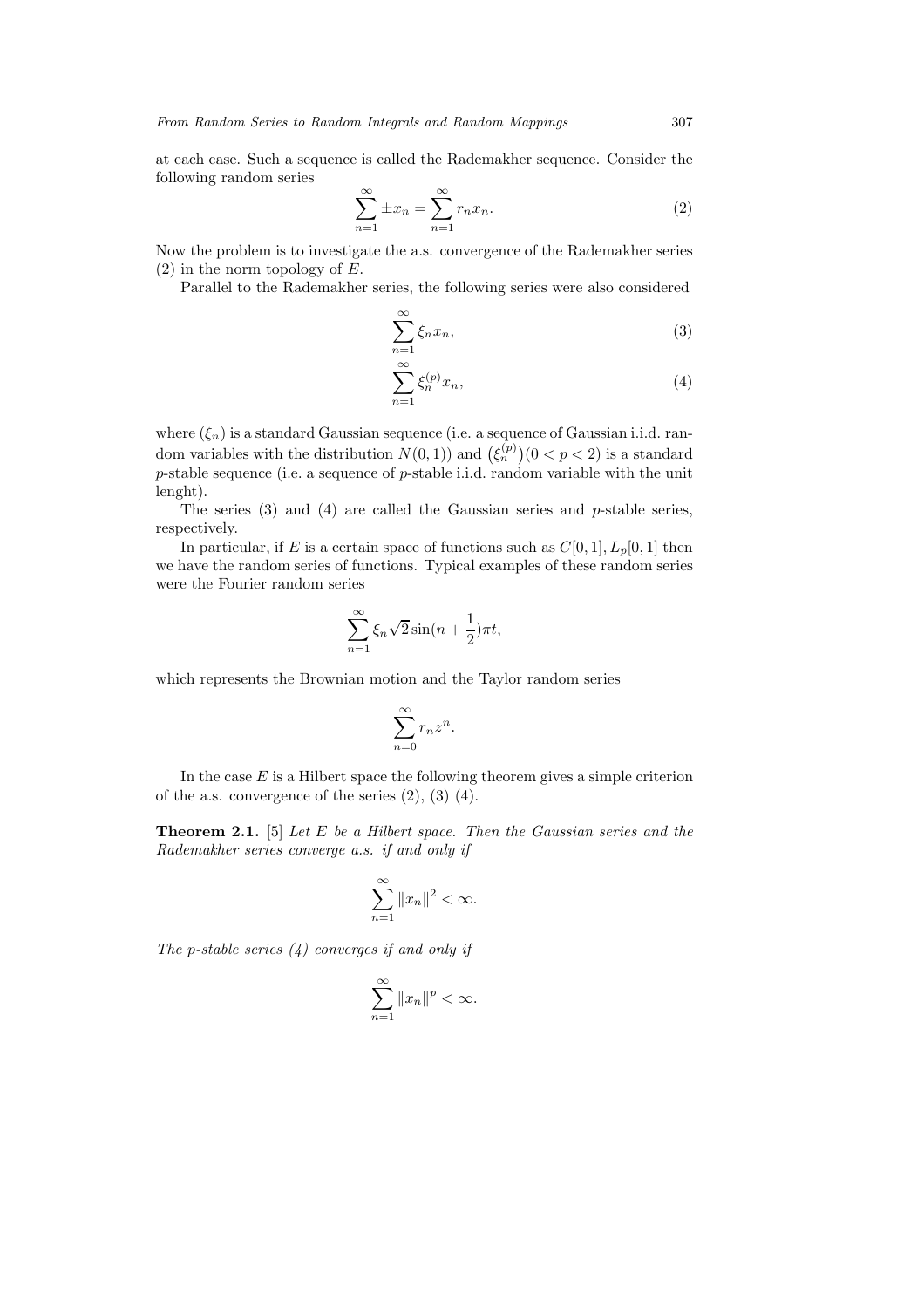For a general Banach space it is rather hopeless to provide a simple characterization of the sequence  $(x_n) \in E$  for which the series  $(2),(3)$  or  $(4)$  converge a.s. However, a usable necessary and sufficient condition for the a.s. convergence of the Gaussian and stable series can be obtained in the case  $E = L_r(T.A, \mu)$ .

**Theorem 2.2.** [14, p. 46] *Let*  $0 < r < \infty$  *and*  $E = L_r(T.A, \mu)$ *. Then* (1) *The Gaussian series* (2) *converges a.s. if and only if*

$$
\int\limits_T\left(\sum\limits_{i=1}^\infty |x_i(t)|^2\right)^{r/2}\mu(dt)<\infty.
$$

(2) *The* p*-stable series* (3) *converges a.s. if and only if* • For  $r < p$ 

$$
\int\limits_T \left(\sum\limits_{i=1}^\infty |x_i(t)|^p\right)^{r/p} \mu(dt) < \infty.
$$

• *For*  $r > p$ 

$$
\sum_{i=1}^{\infty} \left( \int\limits_T |x_i(t)|^r \right)^{p/r} \mu(dt) < \infty.
$$

• For  $r = p$ 

$$
\sum_{i=1}^{\infty} \int_{T} |x_i(t)|^p \left(1 + \log^+ \frac{|x_i(t)|^p}{\left(\sum_{i=1}^{\infty} |x_i(t)|^p\right) \int_{T} |x_i(t)|^p \mu(dt)}\right) \mu(dt) < \infty.
$$

*Moreover, the a.s. convergence of the* p*-stable series implies its convergence in* s-th mean for any  $s < p$ .

Theorem 2.2 has a long history. We refer to the book [50] for more information on this subject. The most difficult case is the case  $r = p$ . The full proof of it appeared in [2].

The case of  $E = C(T)$ , the space of all continuous function on a compact space  $T$ , is especially important since these random series give series representation of stochastic processes with continuous sample paths. Unfortunately, this problem is as difficult as the general one because a general Banach space  $E$  can be embedded canonically into the space  $C(T)$  for some compact space  $T$ . However, in the case of Gaussian series, there are some interesting results characterizing the convergence of the Gaussian series in terms of the entropy. Let us define a pseudometric  $d(s, t)$  on the set T by

$$
d(s,t) = \sqrt{\sum_{i=1}^{\infty} (x_i(t) - x_i(s))^2}.
$$

The entropy  $N(\epsilon)$  is now defined as follows

$$
N(\epsilon) = \inf \{ n \in N : \exists t_1, \dots, t_n \in T \text{ such that } T \subseteq \bigcup K(t_i, \epsilon) \},
$$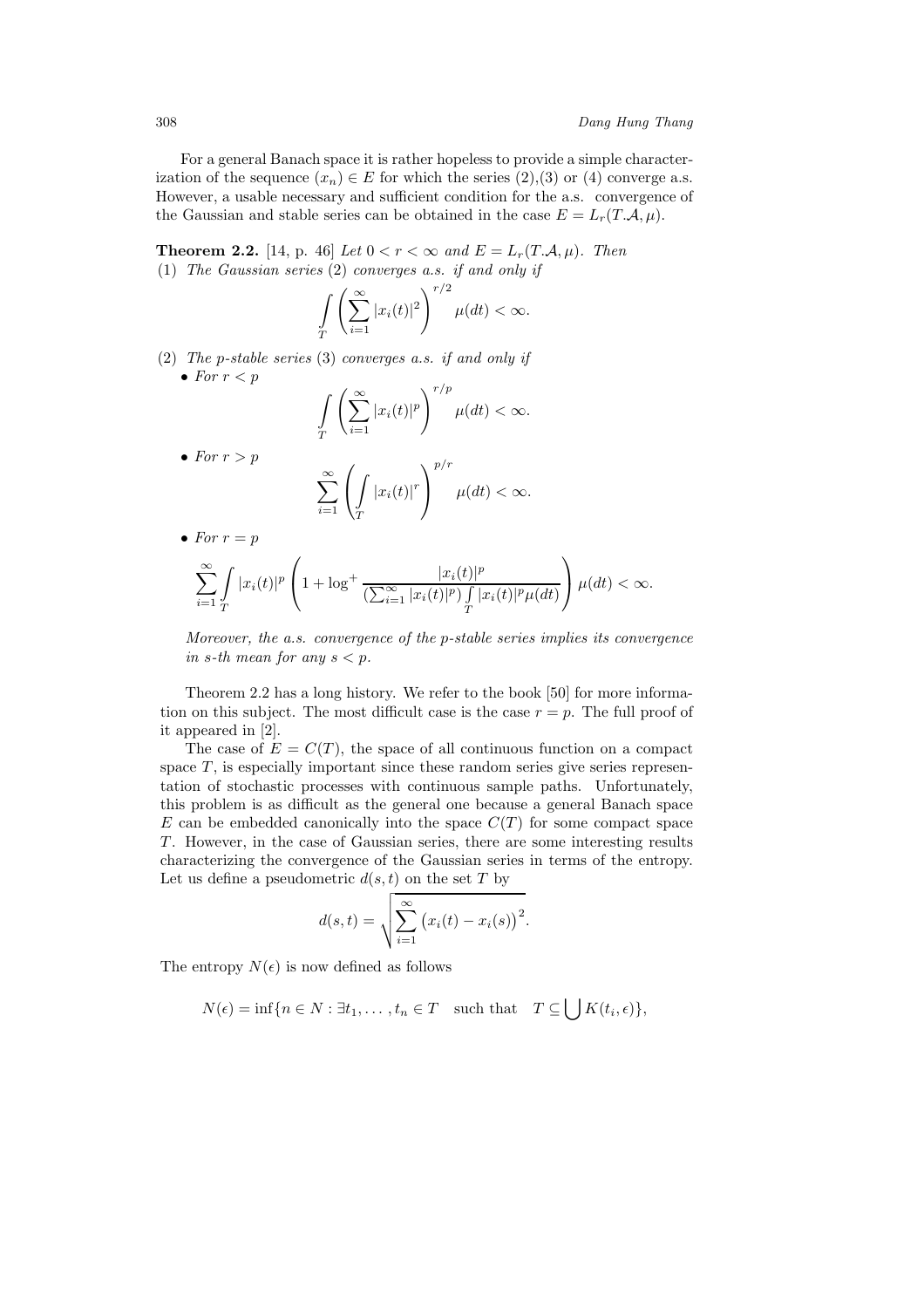where  $K(t, \epsilon) = \{s \in T : d(t, s) < \epsilon\}.$ 

**Theorem 2.3.** [4] 1. *If*

$$
\int_0^1 (\log N(\epsilon))^{1/2} d\epsilon < \infty.
$$

*then the Gaussian series* (2) *converges a.s. in*  $C(T)$ *.* 

2. If the Gaussian series (3) converges a.s. in  $C(T)$  then

$$
\int_0^1 (\log N(\epsilon))^r d\epsilon < \infty, \quad \forall r < 1/2.
$$

3. *The Gaussian series* (3) *converges a.s. in* C(T ) *if and only if there exists a probability measure* m *on* T *such that*

$$
\lim_{h \to 0} \sup_{t \in T} \int_{0}^{h} \left( \log \frac{1}{m(K(t, \epsilon))} \right)^{1/2} d\epsilon = 0.
$$

More information on these and related subjects can be found in [16].

## 2.2. Relationship with Summing Operators

Let  $T: l_2 \to E$  be a linear continuous operator and  $(e_n)$  be the orthogonal basis in  $l_2$ . Consider the random series (2), (3) where  $x_n = Te_n$  i.e. the following random series

$$
\sum_{n=1}^{\infty} \xi_n T e_n,\tag{5}
$$

$$
\sum_{n=1}^{\infty} r_n T e_n.
$$
 (6)

The problem is to give necessary and sufficient conditions on  $T$  to ensure the a.s. convergence of the series (5) or (6).

If  $E$  is a Hilbert space, from Theorem 2.1 it follows immediately that the Gaussian series (5) and the Rademakher series (6) converge a.s. if and only if T is a Hilbert-Schmidt operator. The extension of this result to Banach spaces was considered by many authors. The partition of linear operators into classes of p-summing operators introduced by Piesch [21] and the notion of type and cotype of Banach spaces turn out to be very helpful to this end.

**Theorem 2.4.** [18] *The following assertions are equivalent:*

- 1. E *is of cotype* 2
- 2. *The series* (5) *converges a.s. in* E *if and only if* T *is a* 2*-summing operator.*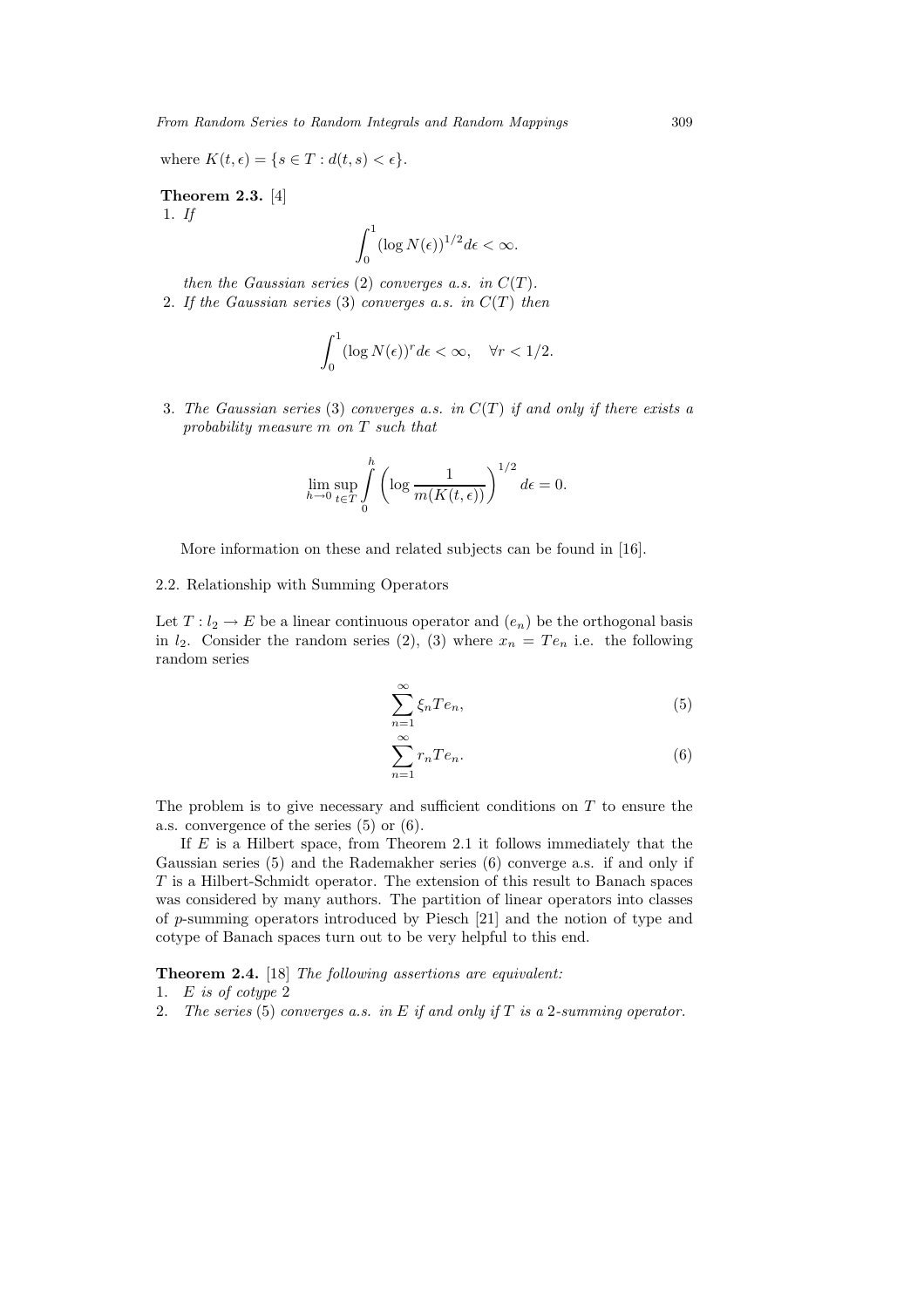**Theorem 2.5.** [3] *The following assertions are equivalent* 1. E *is of type* 2.

2. *The series* (5) *converges a.s. in* E *if and only if*  $T^* : E^* \to l_2$  *is a* 2*-summing operator.*

Tien [28] obtained the same results for the Rademakher series (6) . He also remarked that there are results which are true for the Gaussian series but not true for the Rademakher series, namely if  $(x_n)$  and  $(y_n)$  are two sequences in E such that  $\sum_{n} |(y_n, x^*)|^2 \leq \sum_{n} |(x_n, x^*)|^2$  for all  $x^* \in E^*$  then the convergence a.s. of the Gaussian series  $\sum_{n} \xi_n x_n$  in E implies the convergence a.s. of the Gaussian series  $\sum_{n} \xi_n y_n$ . However, an analogous assertion for the Rademakher series does not hold.

Analogous results for the stable series were considered by Thang, Tien [29, 31, 32, 35]. Let  $1 < p < 2, 1/p + 1/q = 1$ ,  $T : l_q \to E$  be a linear continuous operator and  $(e_n)$  be the standard basis in  $l_q$ . Consider the *p*-stable series

$$
\sum_{n=1}^{\infty} \xi_n^{(p)} T(e_n). \tag{7}
$$

Then we get the following

**Theorem 2.6.** [32] *The following assertions are equivalent*

- 1. E *is of* s*-cotype* p *and of* p*-stable.*
- 2. *The series* (7) *converges a.s. in* E *if and only if* T *is* p*-summing.*

**Theorem 2.7.** [31] *The following assertions are equivalent*

- 1. E is of p-stable type and can be emmedded into some space  $L_p$ .
- 2. *The series* (7) *converges a.s. in* E *if and only if*  $T^* : E^* \to l_p$  *is p-summing.*

2.3. The Ito-Nisio Theorem and Three Series Theorem

Let  $(X_n)$  be a sequence of independent random variables with values in a Banach space E. Consider the random series

$$
\sum_{n=1}^{\infty} X_n.
$$
 (8)

Obviously, the random series  $(2),(3)$  and  $(4)$  are special cases of the series  $(8)$ . The following theorem, due to Ito and Nisio,is a pearl of probabilily theory. It asserts the equivalence of several types of the convergence of the series (8). Actually, the real line version of it was known from the early work of Levy.

**Theorem 2.7.** [9] *Let*  $(X_n)$  *be a sequence of independent random variables with values in a Banach space* E*. Then the following three conditions are equivalent:* 1. *The series* (8) *converges a.s.*

2. *The series* (8) *converges in probability.*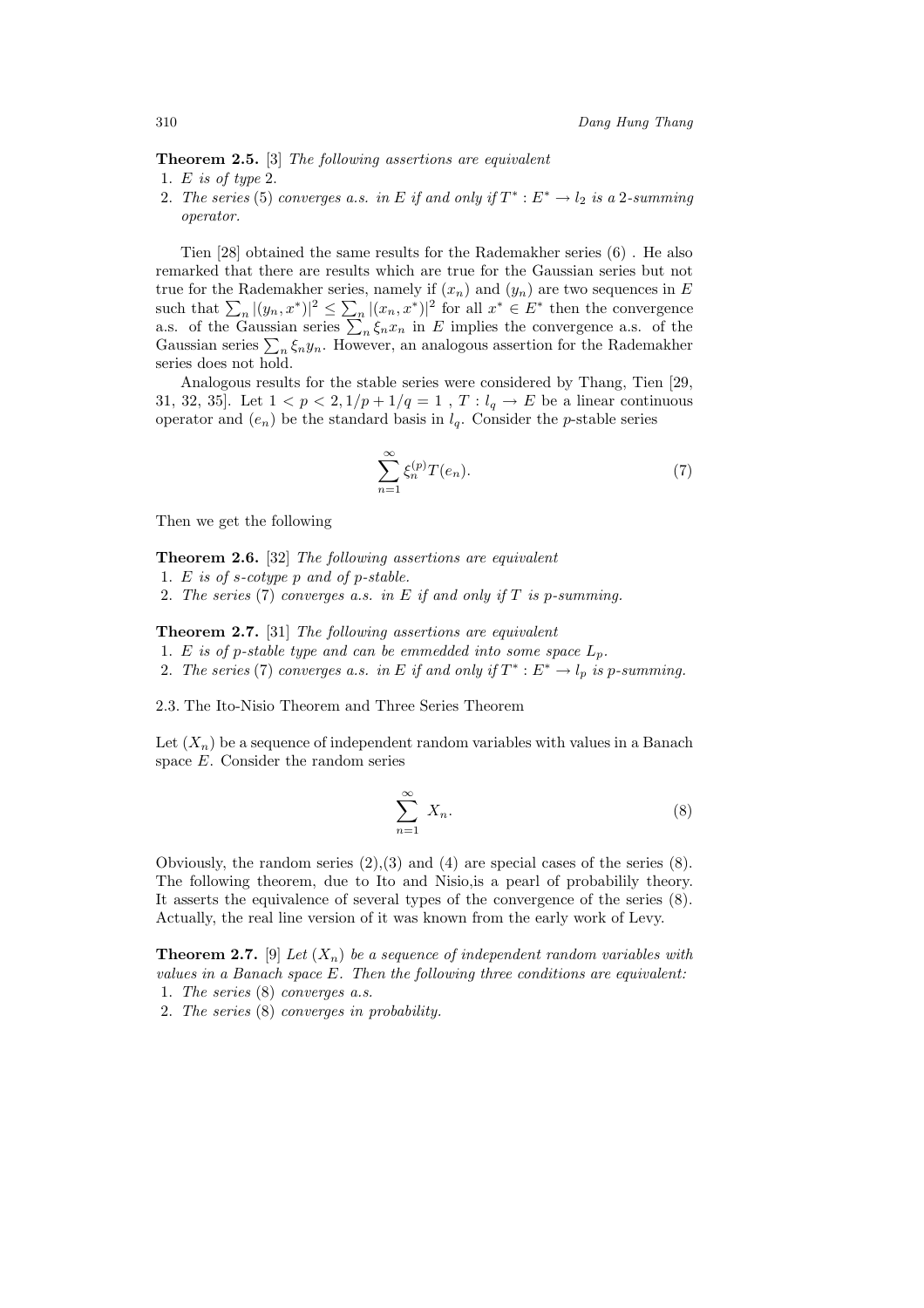- 3. The series (8) converges in distribution. If, additionally,  $(X_n)$  are symmetric *then Conditions* (1) - (3) *are also equivalent to each of the following condition.*
- 4. *There exists a* E-valued random variable S such that for each  $x^* \in E^*$  the series  $\sum_{i=1}^{\infty} (X_i, x^*)$  *converges a.s. to*  $(S, x^*)$ *.*
- 5. There exists a probability measure  $\mu$  on E such that for each  $x^* \in E^*$  the distributions of  $\sum_{i=1}^{n} (X_i, x^*)$  *converge weakly to*  $(\mu, x^*)$ *.*

Another pearl of probability theory is the following Three Series Theorem obtained by Kolmogorov in the real line case. His proof also works in the case of Hilbert spaces.

**Theorem 2.8.** *Let* E *be a Hilbert space . Then the series* (8) *converges a.s. if* and only if for some  $a > 0$  (or, equivalently, for all  $a > 0$ ) the following three *deterministic series are convergent:*

1.  $\sum_{i=1}^{\infty} P\left(\|X_i\| > a\right);$ 2.  $\sum_{i=1}^{\infty} E X_i^a;$ 3.  $\sum_{i=1}^{\infty} E||X_i^a - EX_i^a||^2$ , *where*  $X^a = XI_{\{|X| \leq a\}}$ *.* 

The extension of the Three Series Theorem to Banach spaces was considered by Tien [27].

The Ito-Nisio type Theorem is available in the case  $(X_n)$  is a martingale difference. Recall that the sequence  $(X_n)$  is a E-valued martingale difference if

$$
E(X_n|X_1,\ldots,X_{n-1})=0.
$$

It should be noted that if  $(X_n)$  is a sequence of E-valued independent random variables with mean zero then it is a martingale difference. The following result is a martingale version of the Ito-Nisio Theorem.

**Theorem 2.9.** [5] *Let* (Xn) *be a sequence of E-valued martingale differences*  $\| \textit{such that} \sup_n E \| S_n \| < \infty$ , where  $S_n = \sum_{i=1}^n X_i$ . Then the following statements *are equivalent:*

- 1. *The series* (8) *converges a.s.*
- 2. *The series* (8) *converges in probability.*
- 3. *The series* (8) *converges in distribution.*
- 4. There exists a E-valued random variable S such that for each  $x^* \in E^*$  the series  $\sum_{i=1}^{\infty} (X_i, x^*)$  *converges a.s. to*  $(S, x^*)$ *.*
- 5. There exists a probability measure  $\mu$  on E such that for each  $x^* \in E^*$  the distributions of  $\sum_{i=1}^{n} (X_i, x^*)$  *converge weakly to*  $(\mu, x^*)$ *.*

The three series-type theorem for martingale difference was due to Szulga [26].

**Theorem 2.10.** [26] Let E be a Hilbert space and let  $(X_n)$  be a sequence of E*-valued martingale difference such that the following three series converges a.s. for some*  $a > 0$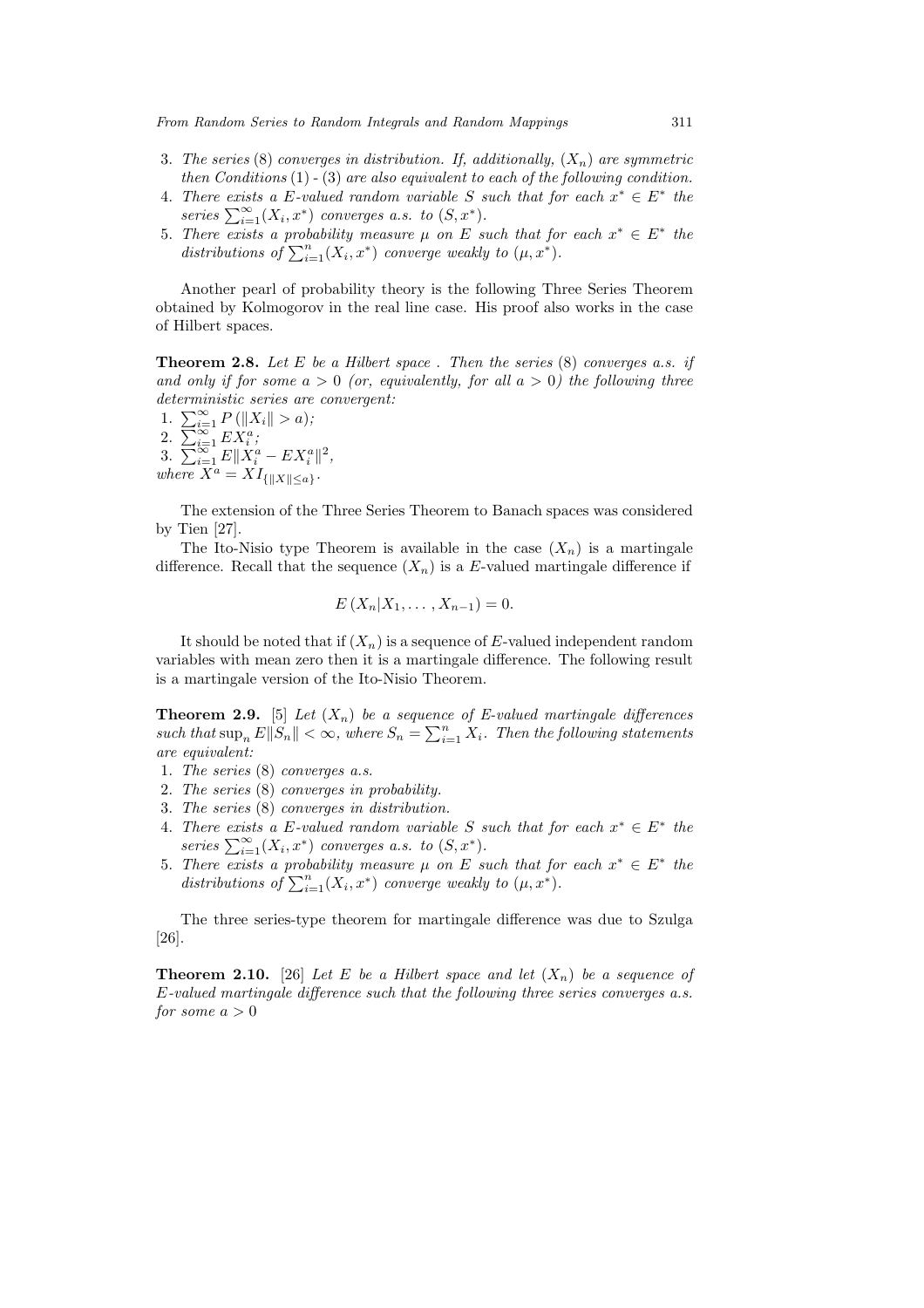1. 
$$
\sum_{i=1}^{\infty} P(||X_i|| > a|\mathcal{F}_{i-1});
$$
  
\n2. 
$$
\sum_{i=1}^{\infty} E(X_i^a|\mathcal{F}_{i-1});
$$
  
\n3. 
$$
\sum_{i=1}^{\infty} E(||X_i^a - E(X_i^a|\mathcal{F}_{i-1})||^2|\mathcal{F}_{i-1}).
$$
  
\nThen the series (8) converges a.s.

#### **3. Stochastic Integral**

### 3.1. The Wiener Type Stochastic Integral

In many applications, there arises the need of constructing the stochastic integral of the form

$$
\int\limits_0^1 f(t)dX(t),
$$

where  $f(t)$  is a deterministic function and  $X(t)$  is a stochastic process with the independent increaments. Roughly speaking,  $\int_0^1$ 0  $f(t)dX(t)$  can be defined as the limit in probability of the integral sums of the form

$$
\sum_{i=0}^{n} f(t_i) (X(t_{i+1}) - X(t_i))
$$

when the gauge of the partition  $0 = t_0 < t_1 < ... < t_n$  tends to zero. Hence the stochastic integral can be considered as a continuous analogue of weight sum of i.i.d. random variables of the form  $\sum_{n=1}^{\infty} \xi_n x_n$ .

Historically, the first stochastic integral of this type introduced by Wiener [51] for the case  $X(t)$  is the Brownian motion.  $W(t)$  is called the Wiener stochastic integral. It is shown that  $f$  is  $W$ -integrable if and only if  $f$  belongs to the space  $L_2[0,1]$ .

For the case  $X(t)$  is a stochastic process with independent increament such that the distribution of  $X(t) - X(s)$  is symmetric and depends only on  $t - s$ , it was shown by Urbanik and Woczynski [49] that the function  $f$  is  $X$ -integrable if and only if f belongs to certain Orlicz space  $L_{\Phi}[0, 1]$ , where the Orlicz function  $\Phi$  is defined from the Levy-Khinchin representation of the process  $X(t)$ .

The stochastic integral w.r.t. a stochastic process with independent increament is a special case of the stochastic integral w.r.t. a random measure. Let  $(T, \mathcal{A})$  be a measurable space. A mapping  $M : \mathcal{A} \longrightarrow L_0(\Omega)$  is called a random measure on  $(T, A)$  if for every sequence  $(A_n)$  of disjoint sets from A, the r.v.'s  $M(A_n)$  are independent and

$$
M\left(\bigcup_{n=1}^{\infty} A_n\right) = \sum_{n=1}^{\infty} M(A_n)
$$
 in  $L_0(\Omega)$ .

The stochastic integral of real-valued deterministic functions w.r.t. random measures was defined in the following way. At first, if  $f : T \to \mathbb{R}$  is a simple function,  $f = \sum_{i=1}^{n} t_i I_{A_i}$  then the stochastic integral of f w.r.t. M is defined by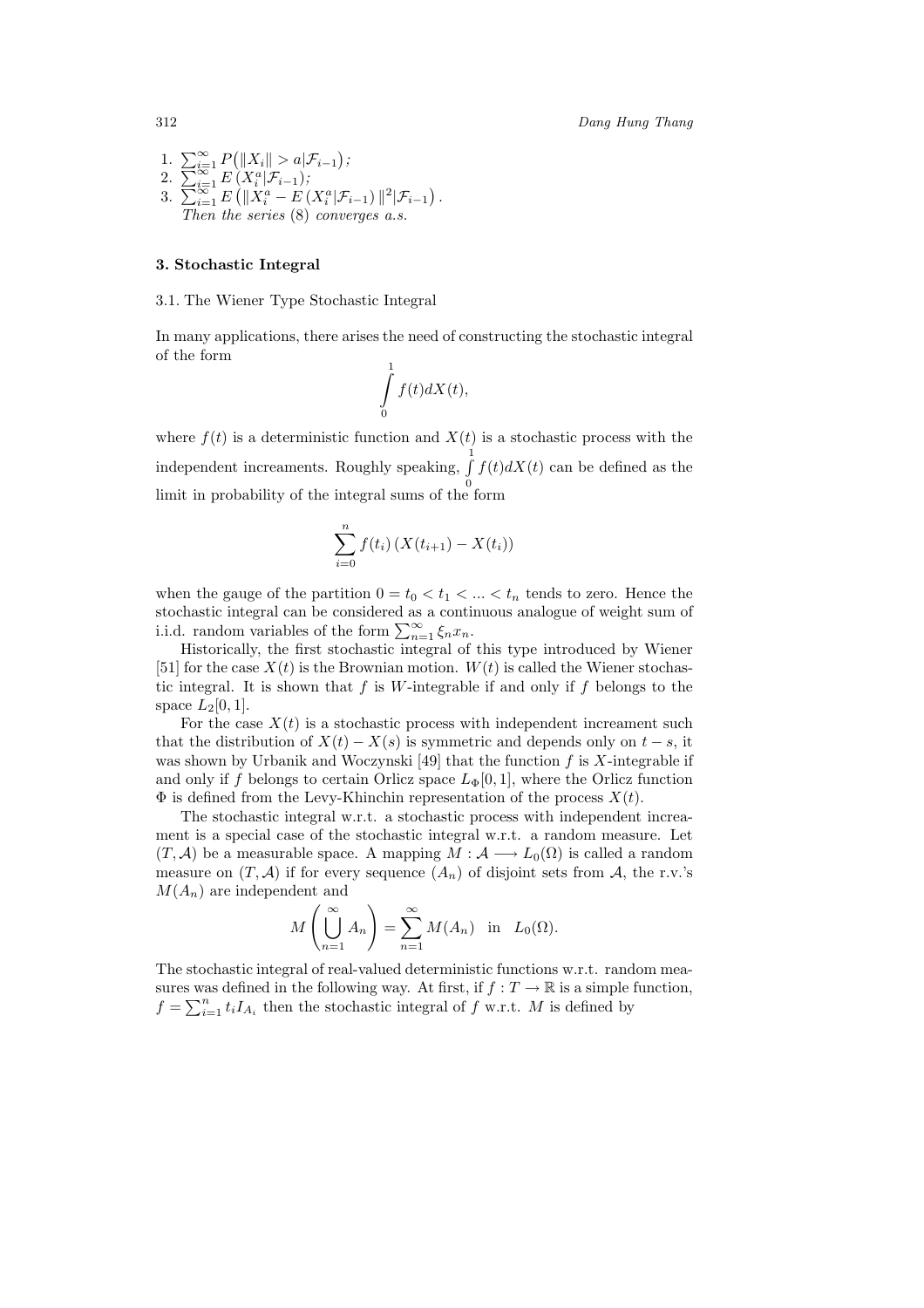$$
\int f dM = \sum_{i=1}^{n} t_i M(A_i).
$$

Next, a function  $f$  is said to be  $M$ -integrable if there exists a sequence of simple functions  $(f_n)$  such that  $\lim f_n(t) = f(t)$   $\mu$  - a.s. and the sequence  $\{\int f_n dM\}$ converges in  $L_0(\Omega)$ . If f is M-integrable then we put

$$
\int_T f \, dM = p\text{-lim} \int_T f_n \, dM.
$$

It can be shown that the above definition is well-defined, i.e., the limit  $\int f dM$ T

does not depend on the choice of a particular approximating sequence  $(f_n)$ . The set of M-integrable functions is denoted by  $\mathcal{L}(M)$ .

The Wiener-type stochastic integral  $\int f dM$  under various hypotheses on the T random measure has been investigated by many authors (see [49, 20, 23, 24]).

The most general results, due to Rajput and Rosinski [23], were concerned with a systematic study of the case where  $M$  is an arbitrary infinitely divisible random measure. The deterministic characteristics of  $M$  were obtained and a necessary and sufficient condition for a function to be  $M$ -integrable is given in terms of these deterministic characteristics. Moreover, this stochastic integral is used to obtain the spectral representation of infinitely divisible processes. Namely, for any infinitely divisible process  $X(s)$  there exist a infinitely divisible random measure M and a family of functions  $(f_s(t))$  such that  $X_s = \int f_s(t) dM(t)$ .

Vector random measures arise naturally as a Banach space generalization of random measures, i.e., for each  $A \in \mathcal{A}$ ,  $M(A)$  are no longer a real-valued random variable but a random variable with values in a Banach space E. Some aspects of vector random measures and the random integral of real-valued functions with respect to vector random measures were considered by Thang [36–37, 48]. The following theorems are random analogues of the Pettis theorem and the Vitali-Hahn-Sacks theorem in the theory of vector measures.

**Theorem 3.1.** [36] *Let* F *be a vector symmetric random measure with values in a Banach space* E *and* μ *be a control measure for* F (*this means* μ *is a positive measure on* T *such that*  $\mu(A) = 0$  *implies*  $F(A) = 0$ *). Then* F *is*  $\mu$ -*continuous*, *i.e.*

$$
\lim_{\mu(A)\to 0} F(A) = 0 \quad \text{in} \quad L_0^E(\Omega).
$$

**Theorem 3.2.** [36] *Let*  $(F_n)$  *be a sequence of symmetric random measures with values in* E and  $\mu$  *be a control measure for*  $F_n$  *for all n. Suppose that* 

$$
\lim_{n} F_n(A) = F(A) \quad in \quad L_0^{E}(\Omega)
$$

*exists for each*  $A \in \mathcal{A}$ *. Then the mapping*  $A \mapsto F(A)$  *is also a symmetric random measure with values in* E *with the control measure* μ *.*

Let  $Z$  be an  $E$ -valued symmetric Gaussian random measure with the characteristic measure Q. We notice that there exists a control measure for Z. Indeed,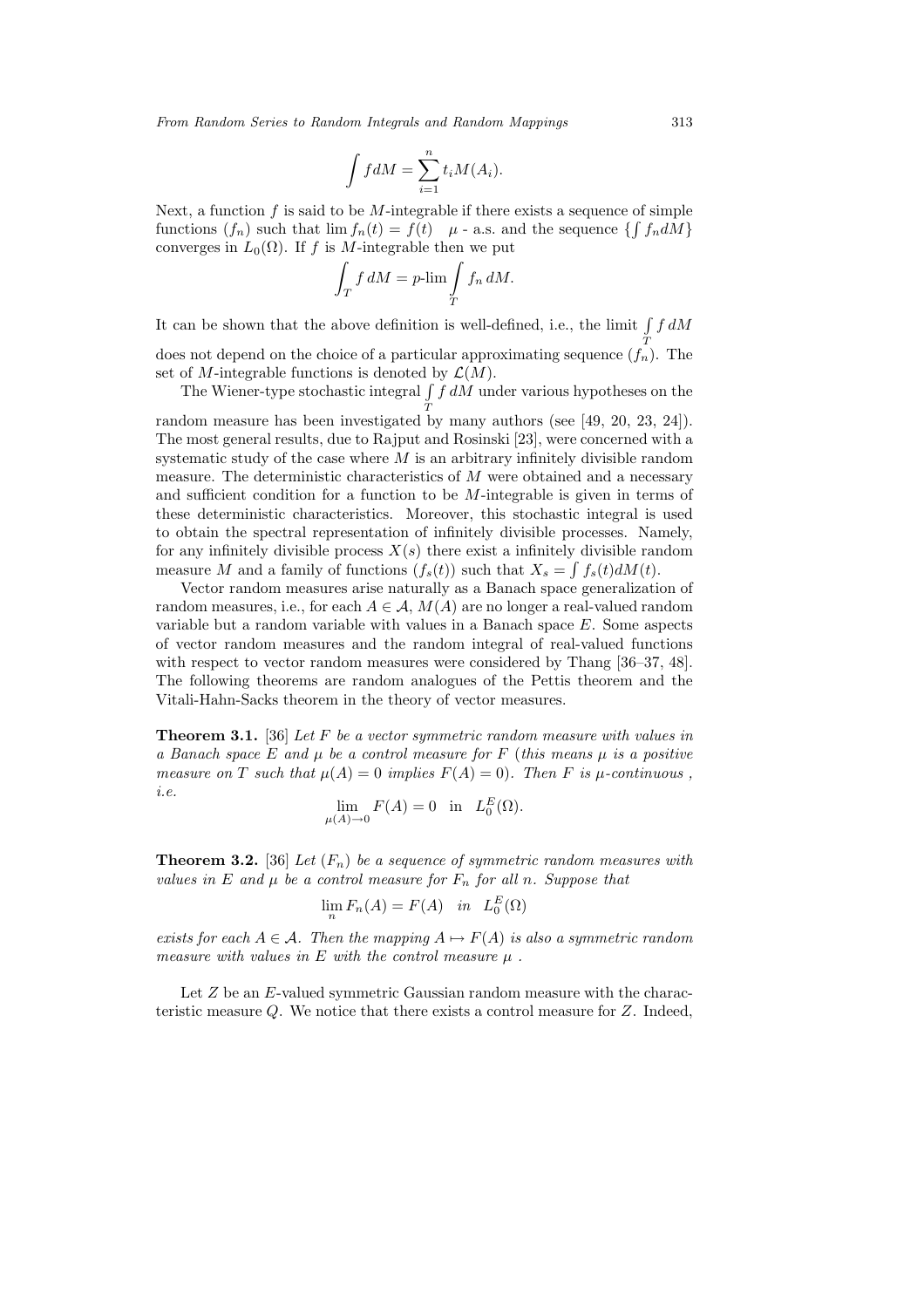by Bartle-Dunford-Schwartz's theorem(see [6, Corollary 6]) there is a finite nonnegative measure  $\mu$  such that  $Q(A) = 0$  whenever  $\mu(A) = 0$ . Clearly,  $\mu$  is a control measure for Z.

## **Theorem 3.3.** [48]

1. *A function*  $f: T \to R$  *is* Z-integrable if and only if the function  $|f|^2$  is Q*-integrable and*

$$
\int |f|^2\,dQ
$$

*is a Gaussian covariance operator.*

2. *Suppose that* E *is a Banach space of type* 2. *Then the function* f *is* Z*integrable if and only if*  $|f|^2$  *is Q-integrable.* 

Let  $Z_p$  be an E-valued symmetric p-stable random measure with the characteristic measure  $Q_p$ . It is easy to see that the variation  $|Q_p|$  of the characteristic measure  $Q_p$  of  $Z_p$  is a control measure for  $Z_p$ .

## **Theorem 3.4.** [48]

1. *A function*  $f: T \to R$  *is*  $Z_p$ -integrable if and only if the function  $|f|^p$  is Qp*-integrable and*

$$
\int |f|^p\,dQ_p
$$

*is a spectral measure on* E. In this case,  $\int |f|^p dQ_p$  *is exactly the spectral measure of the* E-valued symmetric p-stable r.v.  $\int f dZ_p$ .

2. Suppose that E is of stable type p. Then the function f is  $Z_p$ -integrable if and only if the function  $|f|^p$  is  $Q_p$ -integrable.

**Theorem 3.5.** [37] *Let* F *be an* E*-valued symmetric infinitely divisible random measure with the characteristic function of* F(A) *given by*

$$
\Phi_A(x^*) = \exp\{\int\limits_E (\cos(x, x^*) - 1) H(A, dx)\}\
$$

*A function*  $f: T \to R$  *is* F-integrable if and only if the positive measure  $\mu$  *defined on* E *by*

$$
\mu(B) = H\{(t, x) \in T \times E : f(t)x \in B\}
$$

*is a Levy measure on* E*.*

## 3.2. The Ito-Type Stochastic Integral

In order to provide a powerful method for the explicit construction of the paths of diffusion processes, Ito [8] introduced a very important generalization of the Wiener stochastic integral by omitting the restriction that the integrand was a deterministic function. He constructed the stochastic integral of the form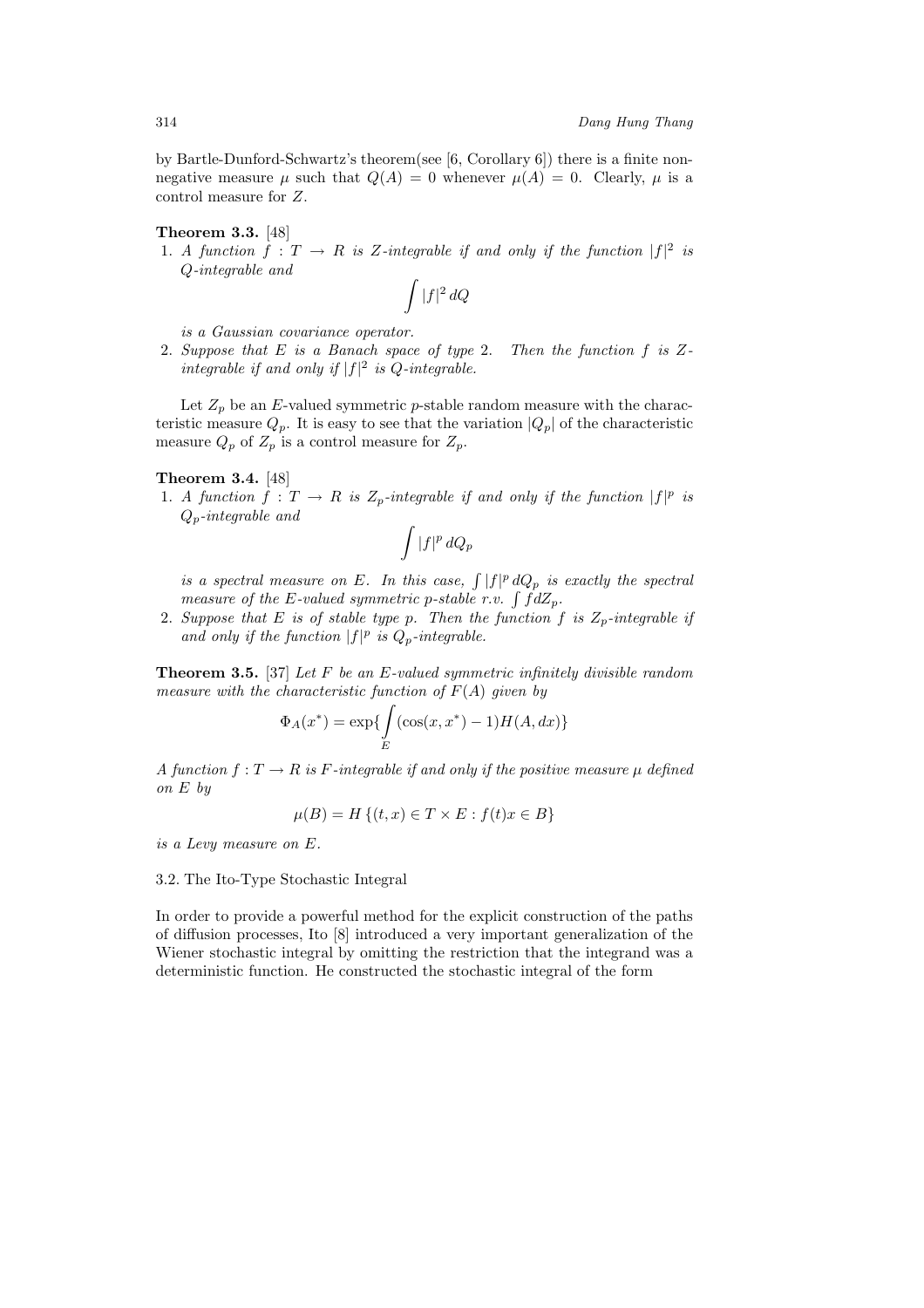$$
\int_{0}^{1} u = u(t, \omega)dW,
$$

where the integrand  $u$  is a random function adapted w.r.t. the Wiener process such that  $\int_0^1$ 0  $u^2(t,\omega)dt < \infty$  a.s. This stochastic integral can be defined as the limit in probability of Riemann integral sums of the form

$$
\sum_{i=0}^{n-1} u(t_i) (W(t_{i+1}) - W(t_i))
$$

when  $\max(t_{i+1} - t_i)$  of the partition  $0 = t_0 < t_1 < \cdots < t_n$  tends to zero.

The Ito stochastic integral is subject to a strange calculus. For example, if  $f$  is a smooth function then we have the Ito formula

$$
f(W_a) - f(W_b) = \int_a^b f'(W_t) dW(t) + \frac{1}{2} \int_a^b f''(W_t) dt,
$$

often written instead in the differential form

$$
d(f(W_t)) = f'(W_t)dW_t + \frac{1}{2}f''(W_t)dt.
$$

The Ito stochastic integral is essential for the theory of stochastic analysis. Equipped with the notion of the Ito stochastic integral one can consider stochastic differential equations. For example, given smooth functions  $A, B$  with bounded derivatives and a random starting point  $\xi$ , the problem is to find a process  $x(t) = x(t, \omega)$  satisfying

$$
dx(t) = A(t, x(t)) dt + B(t, x(t)) dW(t), \quad x(0) = \xi.
$$

This is a stochastic differential equation for the process  $x(t)$ . It should be understood as an abbreviation for the stochastic integral equation

$$
x(t) = \xi + \int_{0}^{t} A(s, x(s))ds + \int_{0}^{t} B(s, x(s))dW(s).
$$

It is shown that the solution  $x(t)$  is a Markov process with continuous sample paths, in fact a diffusion process. Conversely, every smooth diffusion process is a solution of a stochastic differential equation of this form. Hence stochastic differential equations provides an effective mean of constructing the paths of a diffusion process  $x(t)$  from the paths of a Wiener process  $W(t)$  and an initial value  $\xi$ .

The Ito stochastic integral w.r.t. Wiener process is insufficient for application as well as for mathematical questions. It has been generalized in many directions. Generally speaking, the aim of these generalizations is to define stochastic integrals so that the class of integrators as well as the class of the integrands must be as wide as possible and, at the same time, the stochastic integral should enjoy many good properties. A general stochastic integral in which the integrator is a semimartingale has been developed in [10, 12]. Different definitions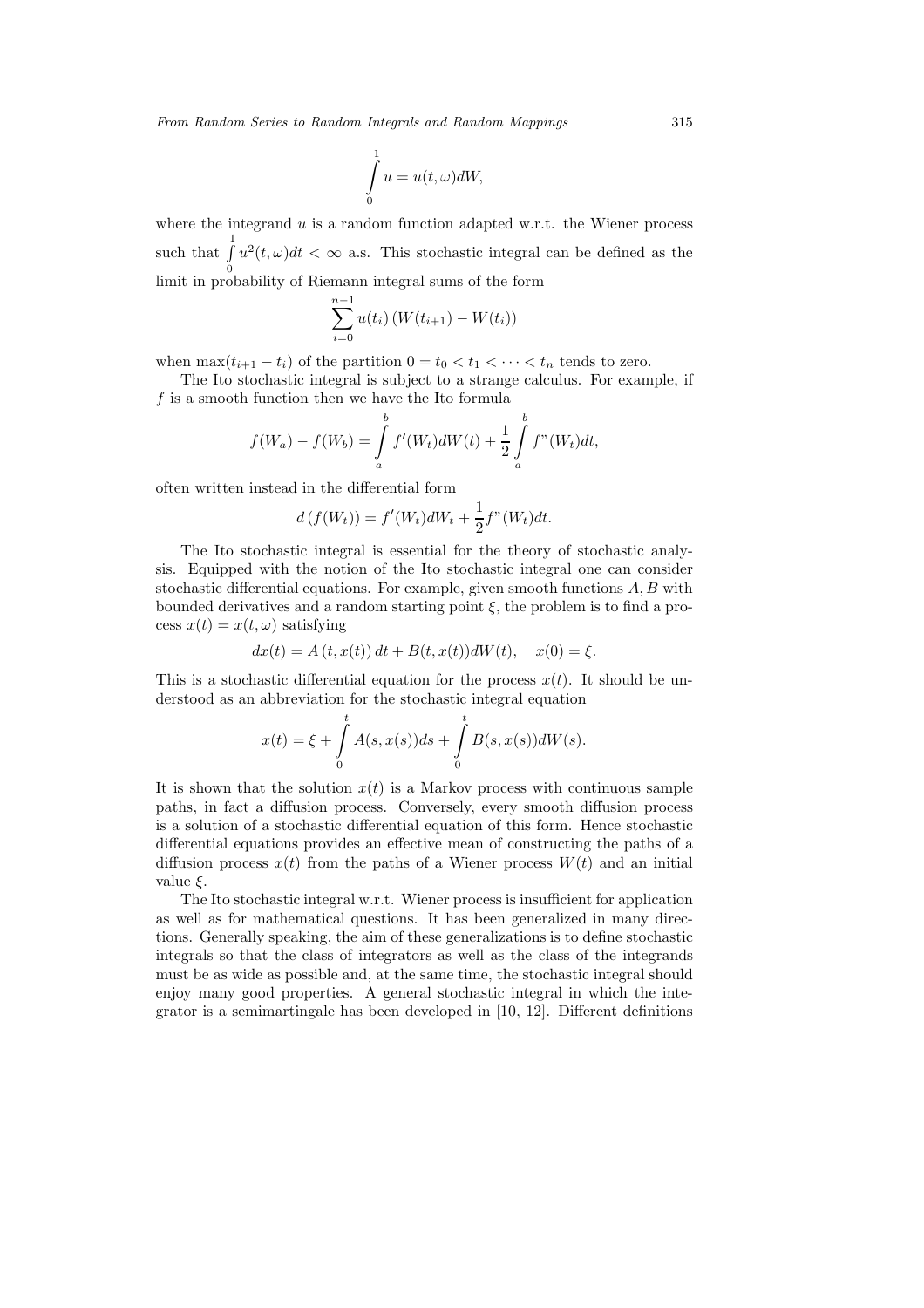of stochastic integral in which the random functions to be integrated are not adapted have been proposed by several authors (see [19] and references therein).

Thang [43] constructed the Ito-type stochastic integral of the form

$$
\int\limits_0^1 u(t,\omega)dZ_p
$$

in which  $Z_p$  is an E-valued symmetric p-stable random measure taking values in a sufficiently smoothable Banach space. Under the assumption that the Banach space E is q-smoothable, (where  $q = 2$  if  $p = 2$  and  $q > p$  if  $p < 2$ ) and the variation  $|Q_p|$  of the characteristic measure  $Q_p$  is continuous, it is shown that the space of  $Z_p$ -integrable functions is precisely the class of adapted random functions in  $L_p(|Q_p| \times P)$ .

## **4. Random Mappings**

Let  $(X, d)$  be a complete separable metric space and Y a separable Banach space. By definition, a deterministic mapping from  $X$  into  $Y$  is a rule that assigns to each element  $x \in X$  a unique element  $\Phi x \in Y$ , which is called the image of x under  $\Phi$ . Due to errors in the measurements and inherent randomness of the environment, the image  $\Phi x$  is not known exactly. Therefore, instead of considering  $\Phi x$  as an element of Y we have to think of it as a random variable with values in Y.

A family  $\Phi = {\Phi x}_{x \in X}$  of Y-valued random variables indexed by the parameter set X is called a *random mapping* from X into Y. In other words, a random mapping  $\Phi$  from X into Y is a rule that assigns to each element  $x \in X$ a random variable  $\Phi x$  taking values in Y, i.e. a mapping  $\Phi: X \to L_0^Y(\Omega)$ , where  $L_0^Y(\Omega)$  stands for the space of all Y-valued random variables.

Random series and stochastic integral provide a good mechanism to generate random mappings. Let us start by some examples.

*Example 1.* (Random series). Let  $(f_n)_{n=1}^{\infty}$  be a sequence of deterministic measurable mappings from X into Y and  $(\alpha_n)_{n=1}^{\infty}$  be a sequence of real-valued random variables. Assume that for each  $x \in X$  the series

$$
\sum_{n=1}^{\infty} \alpha_n f_n x
$$

converges in probability. Put

$$
\Phi x = \sum_{n=1}^{\infty} \alpha_n f_n x;
$$

we have a random mapping  $\Phi$  from X into Y.

*Example 2.* (The stochastic integral). Let  $(W_t)(0 \leq t \leq 1)$  be the Brownian motion on [0,1]. For each function  $x = x(t) \in L_2[0,1]$  we put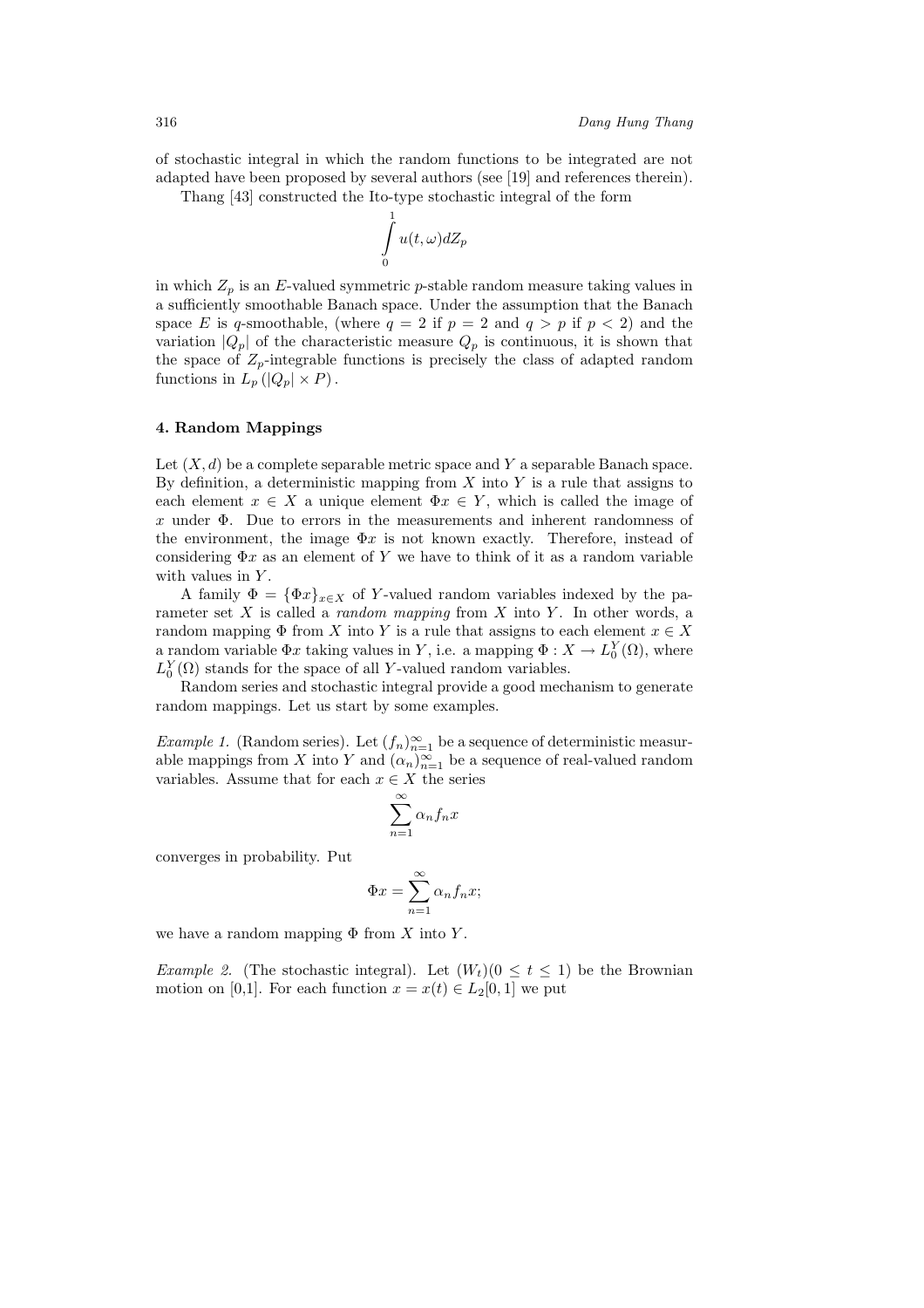$$
\Phi x(t) = \int\limits_0^t x(s)dW(s).
$$

 $\Phi x(t)$  is a continuous random function on [0,1] so it can be regarded as a random variable with values in  $C[0, 1]$ . Hence the correspondence  $x \mapsto \Phi x$  defines a random mapping from  $L_2[0, 1]$  into  $C[0, 1]$ .

More generally, let  $(T, \mathcal{A})$  be a measurable space.Rosinski [22] has constructed a stochastic integral of the form

$$
\int\limits_T f(s)dM(s),
$$

where  $f: T \to Y$  is a Y-valued measurable function and M is a random measure on  $(T, \mathcal{A})$ . This stochastic integral is a Y-valued random variable. Now let  ${F(s,x)}_{x\in X}$  be a family of M-integrable Y-valued functions indexed by the parameter set X. Then the rule that associates to each  $x \in X$  a Y-valued r.v.  $\Phi x$  given by

$$
\Phi x = \int\limits_{S} F(s, x) dM(s),
$$

produces a random mapping from  $X$  into  $Y$ .

#### 4.1. Random Operators

Let  $X, Y$  be separable Banach spaces. A random mapping  $A$  from  $X$  into  $Y$ is said to be a random operator if the mapping  $A: X \to L_0^Y(\Omega)$  is linear and continuous i.e.

• For each  $x_1, x_2 \in X, \lambda_1, \lambda_2 \in \mathbb{R}$  we have

•  $\lim_{x \to x_0} Ax_n = Ax_0$  in  $L_0^Y(\Omega)$ .

$$
A(\lambda_1 x_1 + \lambda_2 x_2) = \lambda_1 A(x_1) + \lambda_2 A(x_2)
$$
 a.s.

$$
f_{\rm{max}}
$$

The random operators can be regarded as a random generalization of deterministic (linear continuous) operators. From this point of view there arise naturally the desire for transfering basic notions and theorems of deterministic operators to random operators.

**Theorem 4.1.** [33] (The Principle of uniform boundedness for random operators)

*Let*  $(A_i, i \in I)$  *be a family of random operators from* X *into* Y *such that for each*  $x \in X$ 

$$
\lim_{t \to \infty} \sup_{i \in I} P\{ \|A_i x\| > t \} = 0.
$$

*Then we have*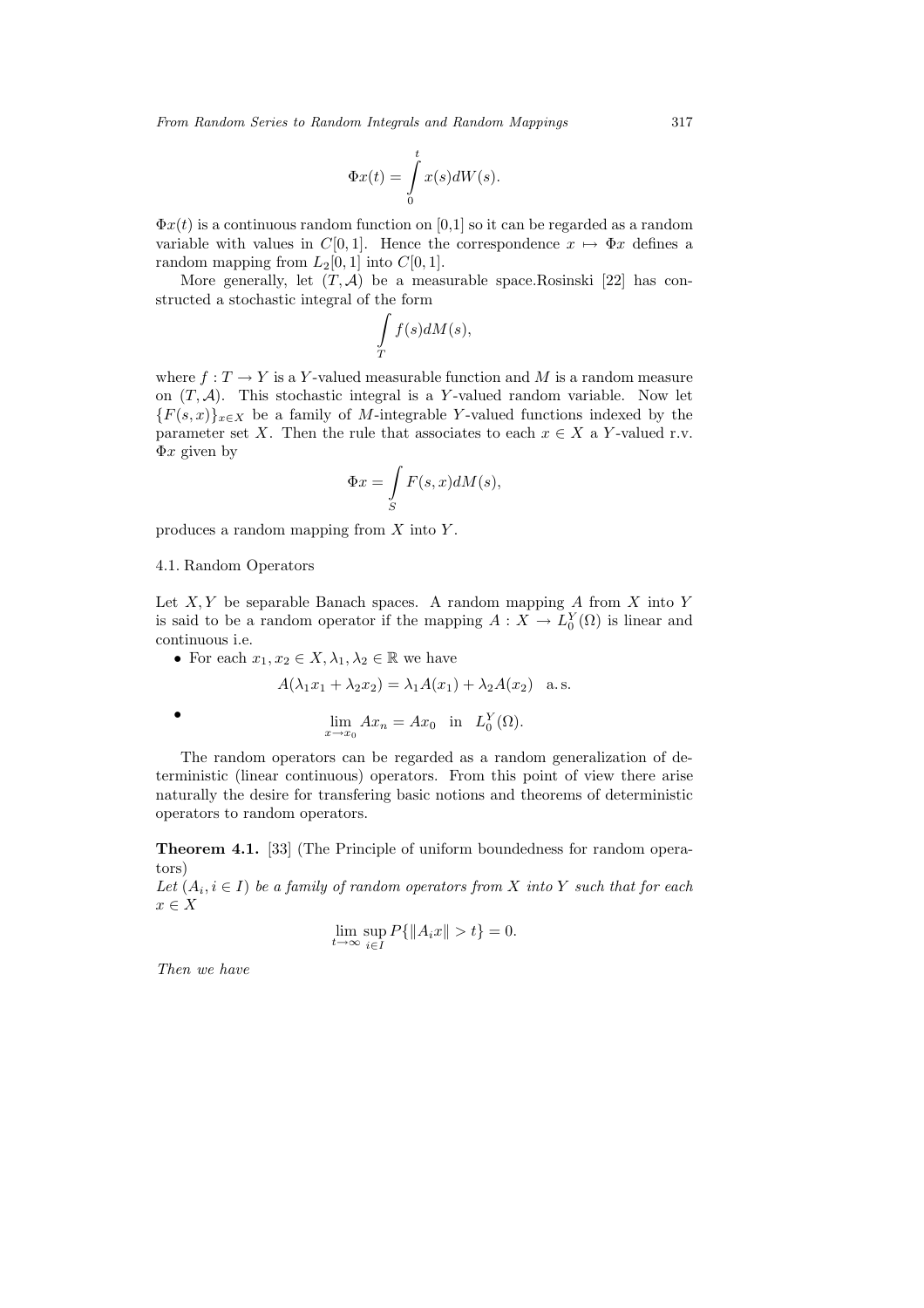$$
\lim_{t \to \infty} \sup_{\|x\| \le 1} \sup_{i \in I} P\{\|A_i x\| > t\| = 0.
$$

**Theorem 4.2.** [33] (The Banach-Steinhaus theorem for random operators) Let  $(A_n)$  be a sequence of random operators from X into Y. Assume that for *each*  $x \in X$ 

$$
\lim_{n \to \infty} A_n x \quad exists \ in \quad L_0^Y(\Omega).
$$

*Then the random mapping*  $x \mapsto Ax$  *given by* 

$$
\lim_{n} A_n x = Ax
$$

*is a random operator from* X *into* Y *.*

Let A be a random operator from X into Y. A random operator B from  $Y^*$ into  $X^*$  is called the adjoint of A if for every  $x \in X, y^* \in Y^*$  we have

$$
(Ax, y^*) = (x, By^*)
$$
 a.s.

The adjoint of a random operator, if it exists, is uniquely determined. However, a random operator need not admit the adjoint. So the problem is to find conditions ensuring the existence of the adjoint of a random operator.

**Theorem 4.3.** [40] Let A be a random operator from  $l_p$ ,  $(p > 1)$  into Y. Then A *admits the adjoint random operator if and only if for each*  $y^* \in Y^*$ 

$$
\sum_{n=1}^{\infty} |(Ae_n, y^*)|^q < \infty \quad a.s.
$$

**Theorem 4.4.** [40] *Let* A *be a Gaussian random operator from* H *into* H*. Denote*  $\alpha_{ij} = (Ae_i, e_j)$ *. Then* A *admits the adjoint random operator if and only if*

1. *For each* i, j *the series*

$$
\sum_{i=1}^{\infty} E(\alpha_{ik}\alpha_{ij}) = r_{kj}
$$

*converges,*

- 2. The matrix  $R = [r_{kj}]$  represents a bounded linear operator on H with respect *the basis*  $(e_n)$ *.*
- *In particular the adjoint of* A *exists if*
- *The matrix*  $(\alpha_{ij})$  *is symmetric, or*
- $\sum \sum r_{kj}^2 < \infty$ .

Let  $X, Y, Z$  be three Banach spaces, A be a random operator from X into Y and let U be a deterministic linear operator from  $Z$  into  $X$ . Define the composition AU by

$$
(AU)x(\omega) = A(Ux)(\omega).
$$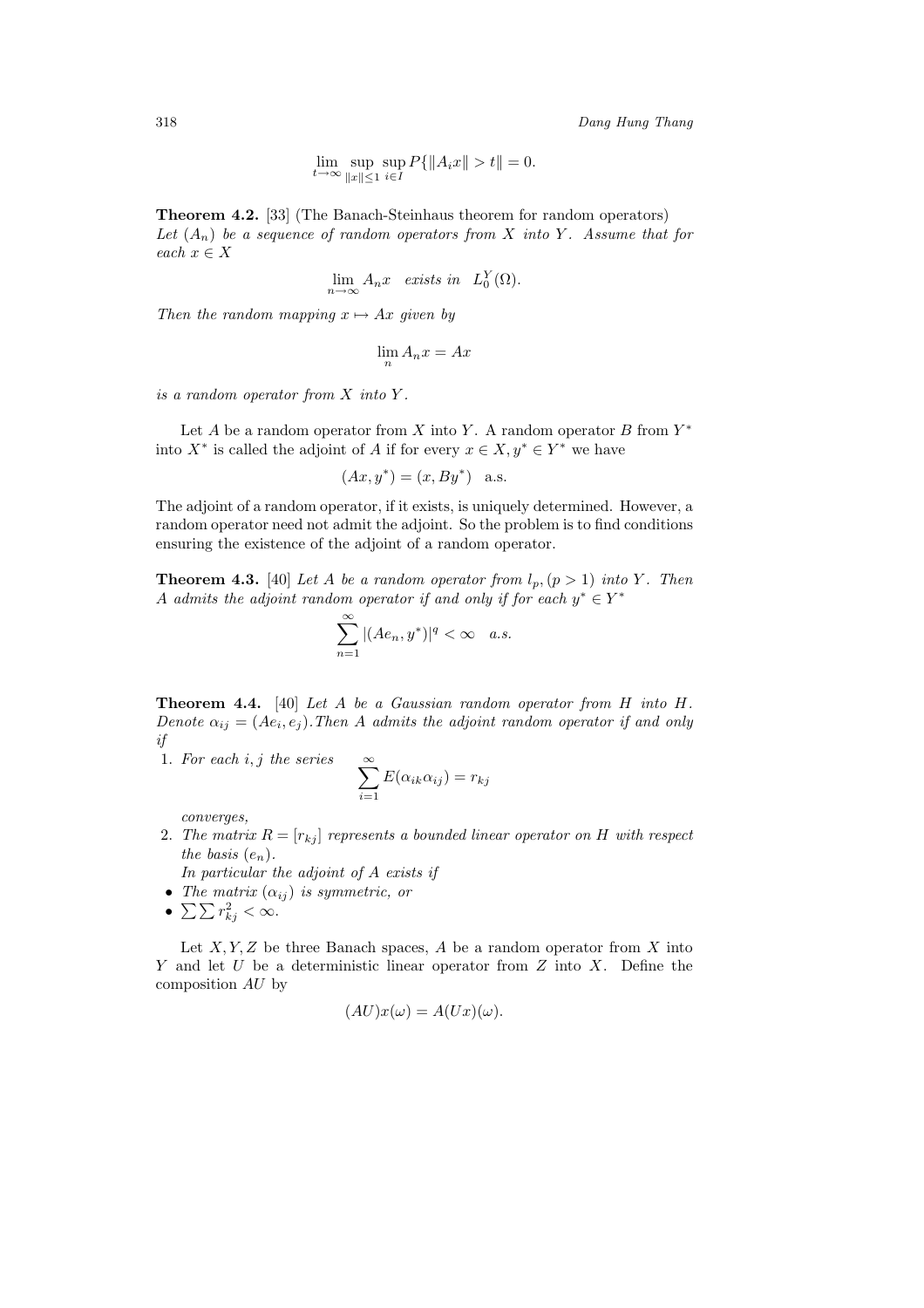It is easy to check that  $AU$  is a random operator from  $Z$  into  $Y$  and it admits the adjoint if A does but the converse does not hold. We have

### **Theorem 4.5.** [42]

- 1. Suppose that for some  $p > 1$  we have  $E|(Ax, y^*)|^p < \infty$  for all  $x \in X, y^* \in$ Y <sup>∗</sup>. *Then if the adjoint* U<sup>∗</sup> *is a* p*-summing operator then* AU *admits the adjoint.*
- 2. Suppose that  $E | (Ax, y^*)| < \infty$  for all  $x \in X, y^* \in Y^*$ . Then if the adjoint U<sup>∗</sup> *is a nuclear operator then* AU *admits the adjoint.*

For each fixed sample  $\omega \in \Omega$  the mapping  $A_{\omega}: X \to Y$  given by  $x \mapsto Ax(\omega)$ is called a sample path of A. A is called continuous if for almost all  $\omega$  the sample  $A_{\omega}$  is a linear continuous operator. In this case, the random operator A can be understood as a family  $\{A_{\omega}\}_{{\omega}\in{\Omega}}$  of deterministic linear continuous operators from  $X$  into  $Y$ .

More generally, let V be a subset of the Banach space  $L(X, Y)$  of all linear continuous operators from  $X$  into  $Y$ . The random operator  $A$  is called a  $V$ sample if there exists a mapping  $T : \Omega \to V$  such that for each  $x \in X$ 

$$
P\{\omega : Ax(\omega) = T\omega(x)\} = 1.
$$

In particular, if  $V = L(X, Y)$  then a  $L(X, Y)$ -sample random operator is also called sample- continuous. Below we present some conditions for V -sample property of a random operator.

**Theorem 4.6.** [39, 44] *Let*  $X = l_p, (p > 1)$ *, q stands for the conjugate number of*  $p$ ,  $(1/p) + (1/q) = 1$  *and*  $(e_n)$  *the standard basis in*  $l_p$ *. Then* 1. *A random operator* A *from* X *into* Y *is sample continuous if*

$$
\sum_{n=1}^{\infty} \|Ae_n\|^q < \infty \quad a.s.. \tag{9}
$$

2. *For* A *to be sample continuous a necessary condition is that*

$$
\sum_{n=1}^{\infty} |(Ae_n, y^*)|^q < \infty, \quad \forall y^* \in Y^*.
$$
\n(10)

- 3. *If* Y *is finite dimensional then* (9) (*and* (10)) *are both necessary and sufficient. Otherwise, neither* (9) *nor* (10) *is necessary and sufficient.*
- 4. In the case  $Y = L_r$  where  $1 < q < r$  for  $r < 2$  or  $1 < q$  for  $r = 2$ , the *condition* (9) *is necessary and sufficient for* A *to be* V *-sample, where* V *is the space of all completely summing from* X *into* Y *.*
- 5. Let  $X = l_1$ . Then A is sample continuous if and only if

$$
\sup_n \|A_n e_n\| < \infty \quad a.s.
$$

**Theorem 4.7.** [39] *Assume that two random operators* A, B *are symmetric and independent of the sense that for all*  $x_1, \ldots, x_n, x'_1, \ldots, x'_m$  *in* X, two random *vectors*  $(Ax_1, \ldots, Ax_n)$  *and*  $(Bx'_1, \ldots, Bx'_m)$  *are symmetric and independent.*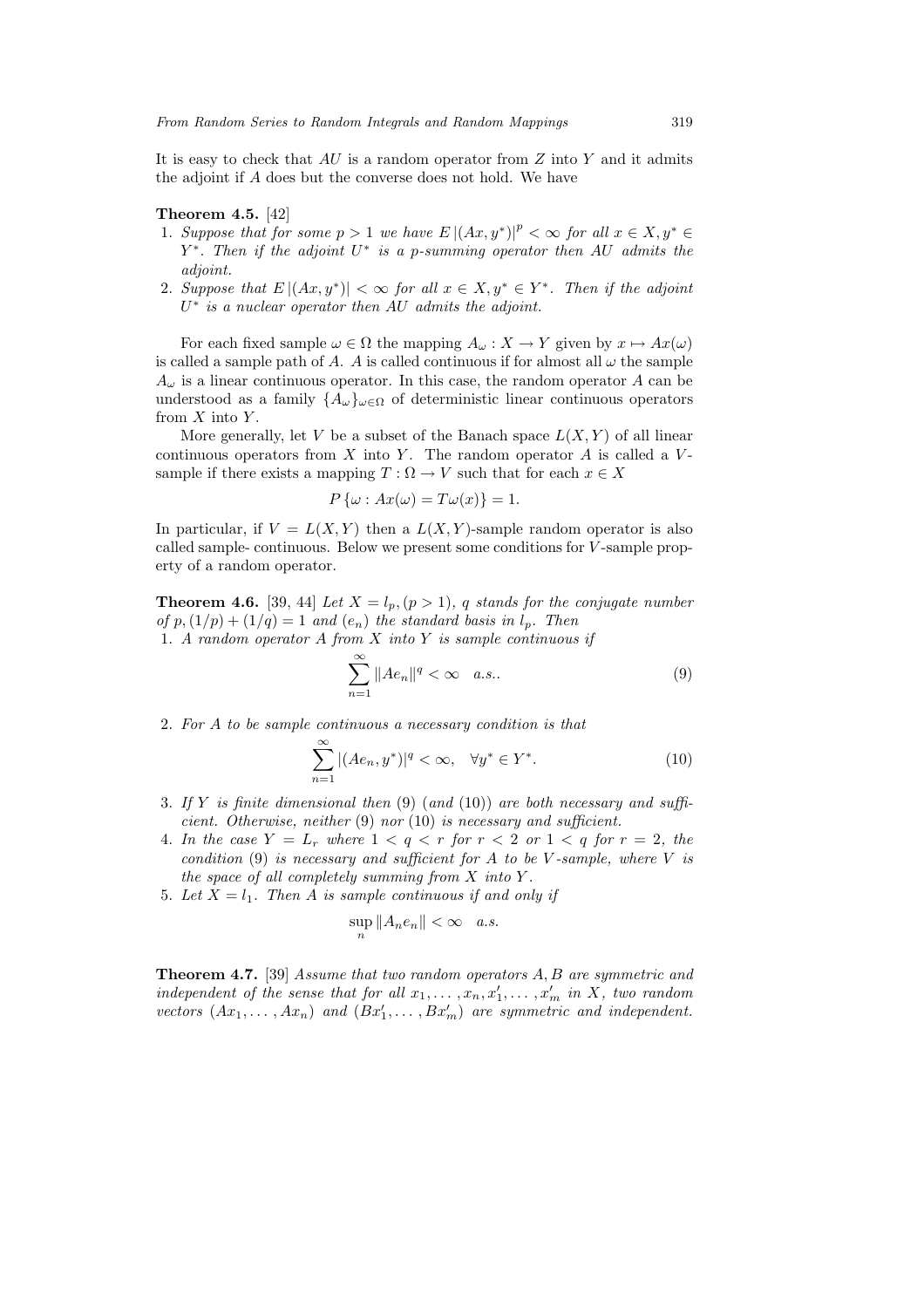*In addition suppose that V is separable. Then the random operator*  $A + B$  *is* V *-sample if and only if both* A *and* B *are* V *-sample.*

Other results on random operators in Hilbert spaces can be found in [25].

#### 4.2. Regularity and Convergence of Random Mappings

Let  $\Phi$  be a random mapping from X into Y. By definition,  $\Phi$  can be identified as a mapping  $(x, \omega) \mapsto \Phi(x)$  from  $X \times \Omega \to Y$  such that for each  $x \in X$  the mapping  $\omega \mapsto \Phi x(\omega)$  is measurable. A random mapping  $\Psi$  from X into Y is said to be a modification of  $\Phi$  if for each  $x \in X$  we have

$$
P\{\omega : \Phi x(\omega) = \Psi x(\omega)\} = 1
$$

Noting that the exceptional set can depend on  $x$ .

- For each fixed sample  $\omega \in \Omega$ , the mapping  $x \mapsto \Phi x(\omega)$  is called a sample path (or sample mapping) of  $\Phi$ . The random mapping  $\Phi$  is called continuous if the sample path is continuous for almost all  $\omega$ , and called measurable if the mapping  $(x, \omega) \mapsto \Phi(x)$  is measurable w.r.t. the product  $\sigma$ -algebra  $\mathcal{B}(X)\otimes\mathcal{F}.$
- $\Phi$  is stochastically continuous if the mapping  $\Phi: X \to L_0^Y(\Omega)$  is continuous.
- $\bullet$   $\Phi$  is sample continuous if  $\Phi$  has a continuous modification.

**Theorem 4.8.**[44] *Let* Φ *be a stochastically continuous random mapping. Then* Φ *has a measurable modification.*

The problem of the existence of continuous modification of stochastic processes and random fields has been studied intensively by many authors. On the basis of Kolmogorov's continuity theorem we obtain the following sufficient condition ensuring the sample continuity of a Y -valued Gaussian random mapping on a bounded set X of a finite-dimensional space.

**Theorem 4.9.** [44] *Let* Φ *be a* Y *-valued centered Gaussian random mapping on a bounded set* X *and* X *can be isometrically embedded into a finite dimensional space. Assume that there exist constants*  $C > 0, \delta > 0$  *and*  $r > 0$  *such that* 

$$
E\|\Phi x_1 - \Phi x_2\|^r \le C\|x_1 - x_2\|^{\delta}, \quad \forall x_1, x_2 \in X.
$$

*Then* Φ *is sample continuous.*

The above condition is not sufficient if X is the unit ball of the space  $l_1$  as shown by a consequence of the following theorem.

**Theorem 4.10.** [44] *Let*  $(\alpha_n)$  *be a sequence of random variables in*  $L_1^Y(\Omega)$  *such that*  $\sup_n E\|\alpha_n\| = C < \infty$ , X the unit ball of the space  $l_1$  and let  $(e_n)$  be the *standard basis of* l1*. Then*

1. For each  $x \in X$  the series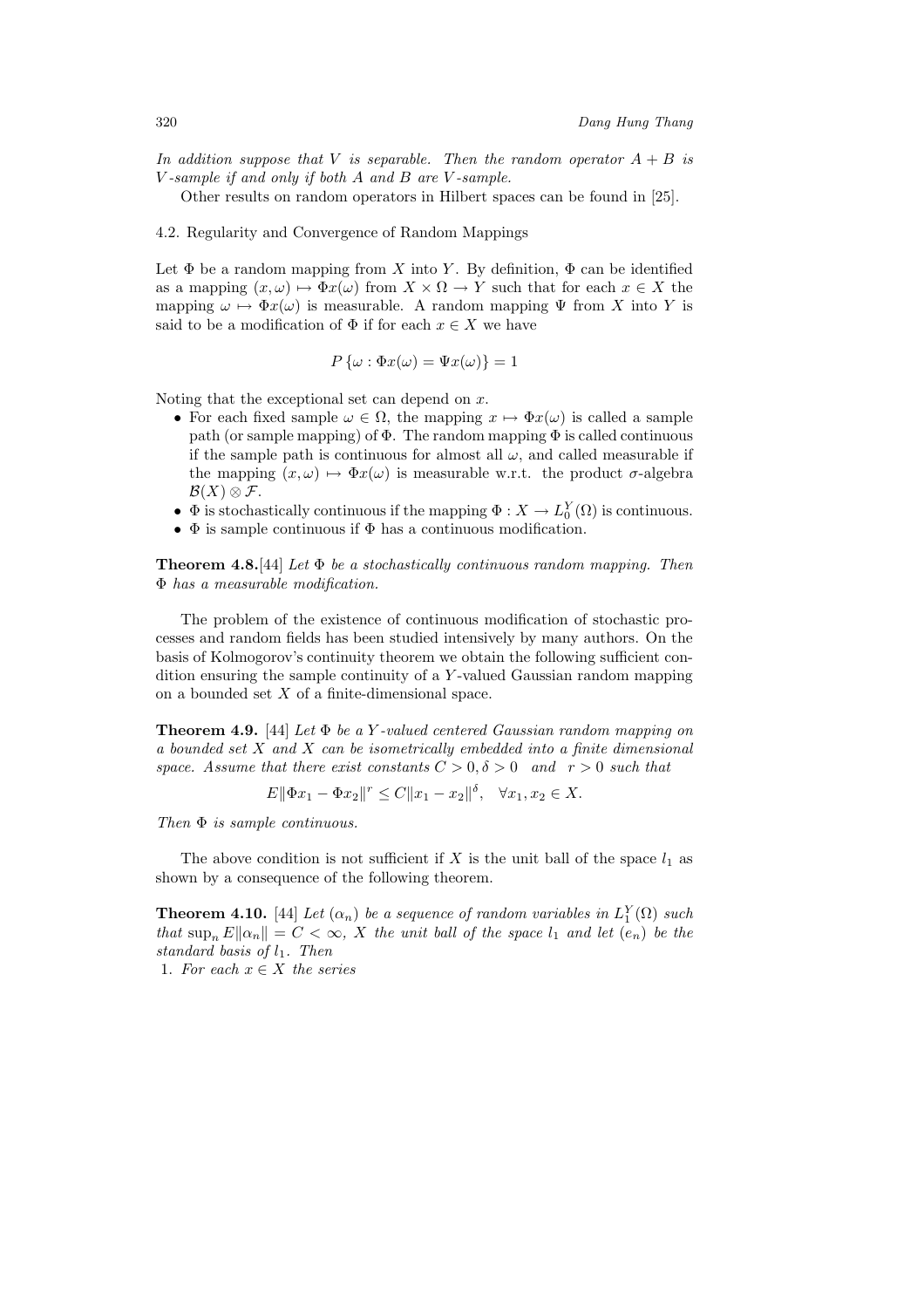$$
\Phi x = \sum_{n=1}^{\infty} \alpha_n(x, e_n)
$$

*converges in*  $L_1^Y(\Omega)$  *and defines a random mapping*  $\Phi$  *from* X *into* Y *satisfying* 

 $E\|\Phi x_1 - \Phi x_2\| \leq C\|x_1 - x_2\|.$ 

2. Φ *is sample continuous if and only if*

$$
\sup_n \|\alpha_n\| < \infty.
$$

*In particular, if*  $(\alpha_n)$  *is a sequence of Gaussian i.i.d. random variables then* Φ *is not sample continuous.*

The finite dimensional distributions of a random mapping are defined as follows. Let  $x_1, x_2, \ldots, x_k$  be elements of X. We define the law of  $(\Phi x_1, \ldots, \Phi x_k)$ by

$$
P_{x_1,\ldots,x_k}^{\Phi}(A) = P\{\omega : (\Phi x_1,\ldots,\Phi x_k) \in A\}
$$

for each  $A \in \mathcal{B}(Y^k)$ . The family of probability measures  $(P_{x_1,...,x_k}^{\Phi})$  is called the finite-dimensional distribution of Φ.

For a sequence  $\{\Phi_n\}$  of random mappings from X into Y we introduce two types of convergence as follows.

1. The sequence  $\{\Phi_n\}$  is said to *converge in probability* if for each  $x \in X$  the sequence  $\{\Phi_n x\}$  converges in probability. In this case we can define a new random mapping  $\Phi$  by

$$
\Phi x = p \cdot \lim_{n \to \infty} \Phi_n x.
$$

 $\Phi$  is called the limit in probability of  $\{\Phi_n x\}$  and we write

$$
\Phi = p \text{-} \lim_{n \to \infty} \Phi_n.
$$

2. The sequence  $\{\Phi_n\}$  is said to *converge in law* if for each positive integer k and for each finite set  $x_1, x_2, \ldots, x_k$  in X the sequence  $(P_{x_1,\ldots,x_k}^{\Phi_n})$  converges weakly as  $n \to \infty$ . In this case, it can be shown that there exists a random mapping  $\Phi$  such that for each finite set  $x_1, x_2, \ldots, x_k$  in X the sequence  $(P_{x_1,...,x_k}^{\Phi_n})$  converges weakly to  $(P_{x_1,...,x_k}^{\Phi})$ . The random mapping  $\Phi$  is called the limit in law of the sequence  $\{\Phi_n\}$  and we write

$$
\Phi = \mathcal{L} \text{-} \lim_{n \to \infty} \Phi_n.
$$

Now we study the relation between two types of convergence. Clearly, if the sequence  $(\Phi_n)$  converges in probability then it also converges in law. Under some assumption, the converse is true if the sequence  $(\Phi_n)$  is replaced by an equivalent one.

**Theorem 4.11.** [46] *Let*  $(\Phi_n)_{n=1}^{\infty}$  *be a sequence of stochastically continuous random mappings converging in law . In addition, the limit in law of the sequence*  $(\Phi_n)$  *is a stochastical continuous random mapping*  $\Phi_0$ *. Then there exist random mappings*  $(\Psi_n)_{n=1}^{\infty}$  *and*  $\Psi_0$  *such that for each*  $n = 0, 1, \ldots, \Phi_n$  *and*  $\Psi_n$  *have*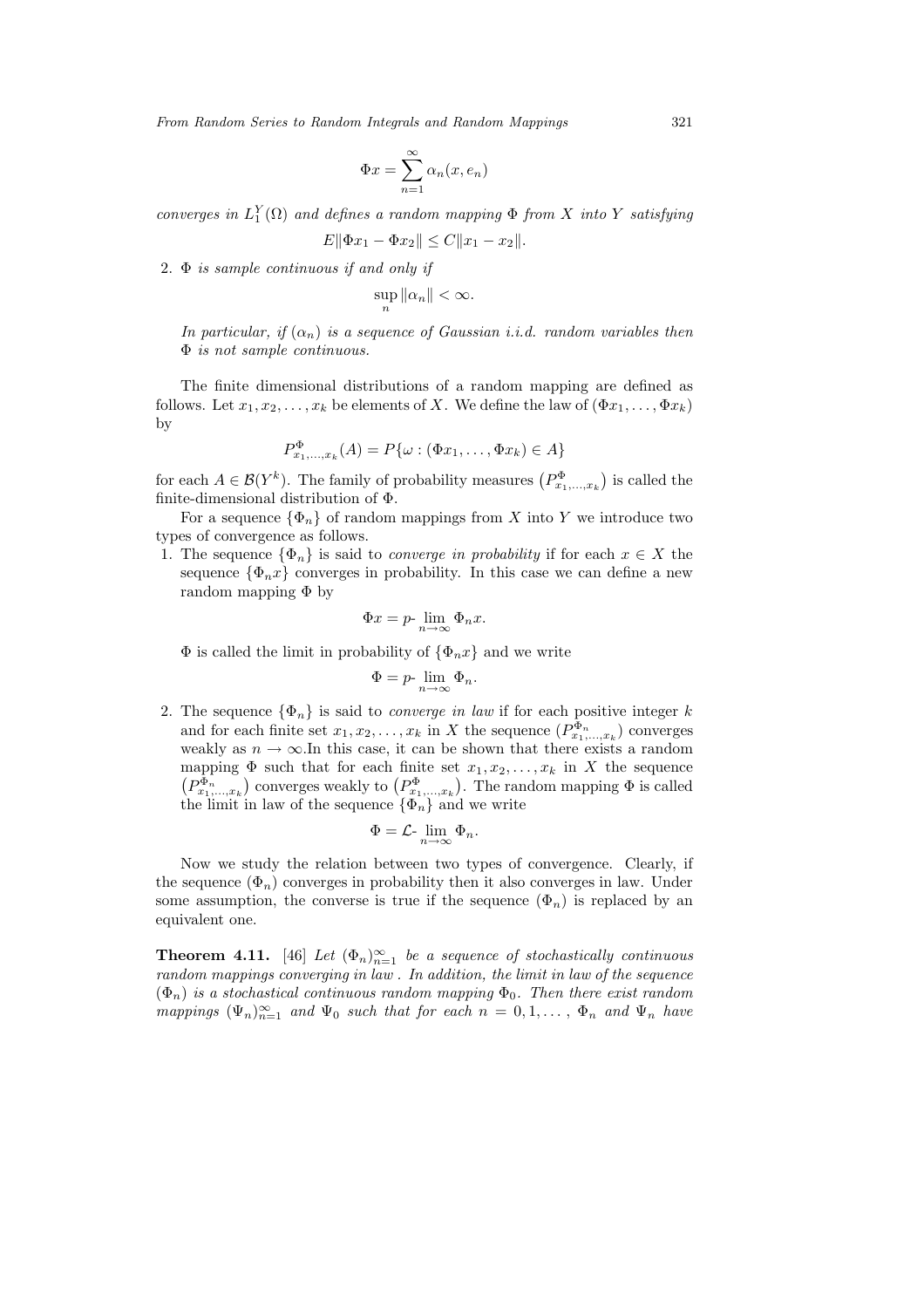*the same finite-dimensional distributions and the sequence*  $(\Psi_n)_{n=1}^{\infty}$  *converges in probability to*  $\Psi_0$ *.* 

In the case of random operators, it is interesting to note that the assertion of the above theorem holds without the assumption about the stochastical continuity of  $\Phi_0$ . Namely we have the following

**Theorem 4.12.** [46] *Let*  $(\Phi_n)_{n=1}^{\infty}$  *be a sequence of random operators converging in law. Then*

- 1. The limit in law of the sequence  $(\Phi_n)_{n=1}^{\infty}$  is again a random operator.
- 2. There exists a sequence of random operators  $(\Psi_n)_{n=1}^{\infty}$  such that for each *positive integer* n,  $\Phi_n$  *and*  $\Psi_n$  *have the same finite-dimensional distributions* and the sequence  $(\Psi_n)_{n=1}^{\infty}$  *converges in probability.*
- 4.3. Series and Integral Representations of Random Mappings

It is well-known that a second order stochastic process can be represented as the sum of orthogonal random variables (the Karhunen-Loeve expansion) and a stationary Gaussian stochastic process can be written as a integral of white noise (the spectral representation). For non-Gaussian processes similar spectral representations were obtained by several authors (Kuelbs for symmetric stable processes, Rajput [23] for symmetric semi stable processes and recently Rajput, Rosinski [24] for infinitely divisible processes). Such representations have proved exceedingly useful in the statistical analysis of processes under consideration.

In this section we establish some series and spectral representations for random mappings from  $X$  into  $Y$ .

**Theorem 4.13.** [45] *Let* Φ *be a stochastically continuous symmetric Gaussian random mapping from* X *into* Y *. Then* Φ *can be expressed as a random series of the form*

$$
\Phi x = \sum_{n=1}^{\infty} \alpha_n f_n x,
$$

*where*  $(\alpha_n)$  *is a sequence of real-valued Gaussian independent random variables* with distribution  $N(0,1)$  and  $(f_n)$  is a sequence of deterministic continuous map*pings from* X *into* Y *.*

Gaussian random mappings belong to the class of stable random mappings. However the random series are not enough to represent symmetric stable random mappings in general. The random integral of Banach space valued functions w.r.t. random symmetric measure constructed by Rosinski [22]is used in studying the representation problems.

**Theorem 4.14.** [45] *Let* Φ *be a symmetric* p*-stable random mapping from* X *into* Y *such that the real process*  $\{\langle \Phi x, y^* \rangle, x \in X, y^* \in Y^*\}$  *is separable. Then there exist a symmetric* p*-stable random measures* M *on some measurable*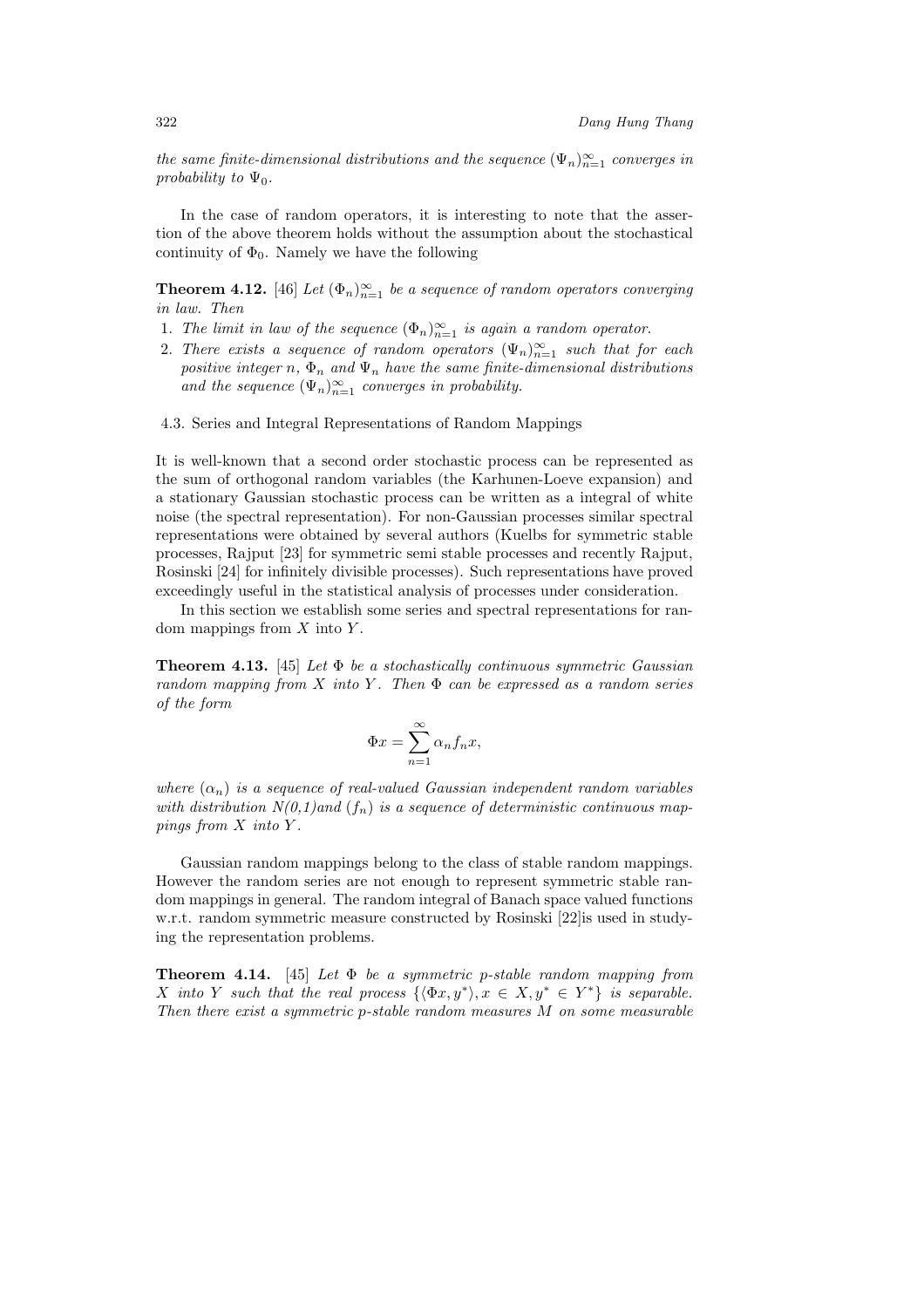*space*  $(S, \mathcal{A}, \mu)$  *and a family*  $\{g(s, x), x \in X\}$  *of M*-integrable Y-valued functions *indexed by the parameter set* X *such that*

$$
\Phi x = \int\limits_{S} g(s, x) \, dM(s).
$$

*In particular a symmetric Gaussian random mapping can be also written as a random integral w.r.t. a white noise.*

Let  $\Phi$  be a symmetric *p*-stable random mapping and  $[\Phi]$  be the closed subspace of  $L_0$  spanned by the random variables  $\{(\Phi x, y^*)\}$ . It is shown that  $[\Phi]$  is a Frechet space and can be isometrically embedded into some space  $L_p$ . The following theorem provides a sufficient condition for a symmetric p-stable mapping to be represented as a random series.

**Theorem 4.15.** [45] *If* [ $\Phi$ ] *is isometric to*  $l_p$  *then*  $\Phi$  *can be expressed as a random series of the form*

$$
\Phi x = \sum_{n=1}^{\infty} \alpha_n^{(p)} f_n x,
$$

*where*  $(\alpha_n^{(p)})$  *is a sequence of real-valued p-stable i.i.d. random variables and*  $(f_n)$  *is a sequence of deterministic continuous mappings from* X *into* Y.

4.4. Strong Random Mappings

A random mapping  $\Phi$  from X into Y may be considered as an action which transforms each deterministic input  $x \in X$  into a random output  $\Phi x$ . The notion of strong random mappings arises in the case we have an action which acts on random outputs.

**Definition.** Let  $\mathcal{D}(X)$  be a subset of  $L_0^X(\Omega)$ . The mapping  $\Phi : \mathcal{D}(X) \to L_0^Y(\Omega)$ *is said to be a strong random mapping from*  $\mathcal{D}(X)$  *into*  $Y$ *.* 

The Ito stochastic integral provides a good example of strong random mappings. Let  $X = L_2[0,1]$  and  $\mathcal{D}(X)$  be the set of X-valued random variables  $u(.,\omega)$  such that the random function  $u(t,\omega)$  is adapted with respect to the Wiener process  $W(t)$ . Then the correspondence

$$
u \mapsto \int\limits_0^1 u(t, \omega)dW(t),
$$

where the stochastic integral is the Ito stochastic integral defines a strong random mapping from  $\mathcal{D}(X)$  into  $\mathbb{R}$ .

**Theorem 4.16.** [44] *Let* Φ *be a random mapping from* X *into* Y *admitting the series expansion*

$$
\Phi x = \sum_{n=1}^{\infty} \alpha_n f_n x,\tag{11}
$$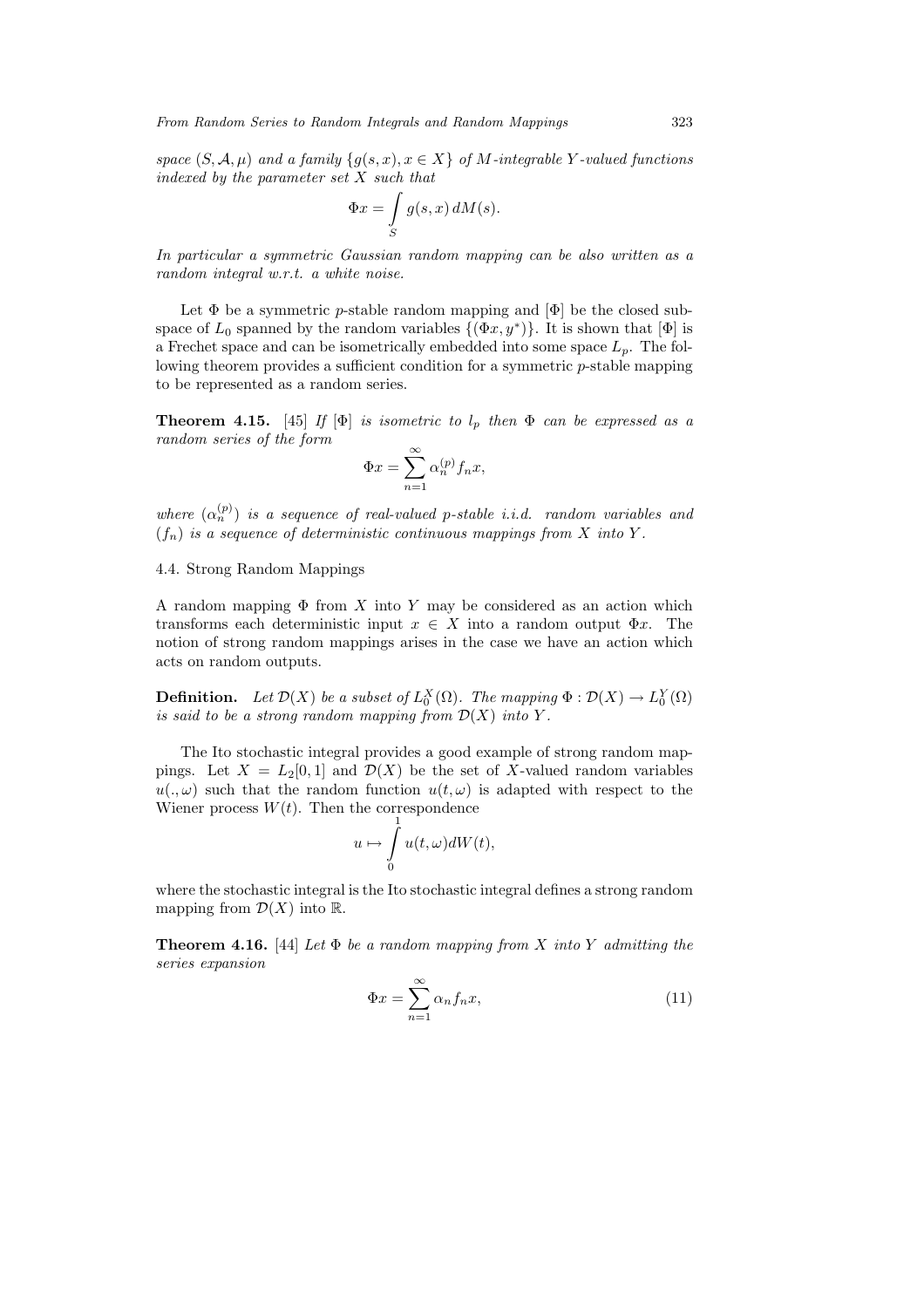*where*  $(\alpha_n)$  *is a sequence of real-valued independent random variables,*  $(f_n)$  *is a sequence of deterministic measurable mappings from* X *into* Y *and the series* (10) *converges in probability for each*  $x \in X$ .

1. *Suppose that* Y *is a Hilbert space,*  $\mathcal{F}_n$  *is the*  $\sigma$ -algebra generated by  $\alpha_1, \ldots, \alpha_n$ and  $\mathcal{D}(X)$  *denotes the set of* X-valued random variables u such that  $f_n u$  is  $\mathcal{F}_{n-1}$ - measurable for each  $n > 1$ . Then for each  $u \in \mathcal{D}(X)$  the series

$$
\sum_{n=1}^{\infty} \alpha_n f_n(u(\omega))
$$

*converges in probability and so defines a strong random mapping from*  $\mathcal{D}(X)$ *into* Y *which is called an extension of* Φ*.*

2. *Suppose that* Y *is a p-smoothable Banach space and the sequence*  $(\alpha_n)$  *is bounded in*  $L_p$  (*i.e.*  $\sup_n E|\alpha_n|^p < \infty$ ). Let  $\mathcal{A}(X)$  denote the set of X-valued *random variables* u *such that*  $f_n u$  *is*  $\mathcal{F}_{n-1}$ *- measurable for each*  $n > 1$ *, and in addition,*

$$
\sum_{n=1}^{\infty} \|f_n u\|^p < \infty \quad a.s.
$$

*Then for each*  $u \in \mathcal{A}(X)$  *the series* 

$$
\sum_{n=1}^{\infty} \alpha_n f_n(u(\omega))
$$

*converges in probability and so defines a strong random mapping from*  $A(X)$ *into* Y *extending* Φ*.*

## **Theorem 4.17.** [44]

1. Let  $\Phi$  be a random mapping from X into Y and let  $\mathcal{D}(X)$  denotes the set *of countably-valued random variables. Then* Φ *can be extended into a strong random mapping from* D(X) *into* Y *by the direct substitution*

$$
\Phi u = \Phi(u(\omega), \omega).
$$

2. *Let* Φ *be a measurable random mapping from* X *into* Y *. Then* Φ *can be*  $extended$  *into* a strong random mapping from  $L_0^X(\Omega)$  *into* Y *by the direct substitution*

$$
\Phi u = \Phi(u(\omega), \omega)
$$

*for each*  $u \in L_0^X(\Omega)$ .

*In particular a sample continuous random mapping can be extended in this way.*

**Theorem 4.18.** Let  $\Phi$  be a strong random mapping from  $L_0^X(\Omega)$  into Y. Sup*pose that there exist constants*  $c, k \in (0, 1)$  *such that for every two* X-valued *random variable*  $u, v, \Phi u - \Phi v$  *is*  $(c, k)$ *-dominated by*  $u - v$ *, i.e.*,

$$
P\{\|\Phi u - \Phi v\| > t\} \le cP\{k\|u - v\| > t\}
$$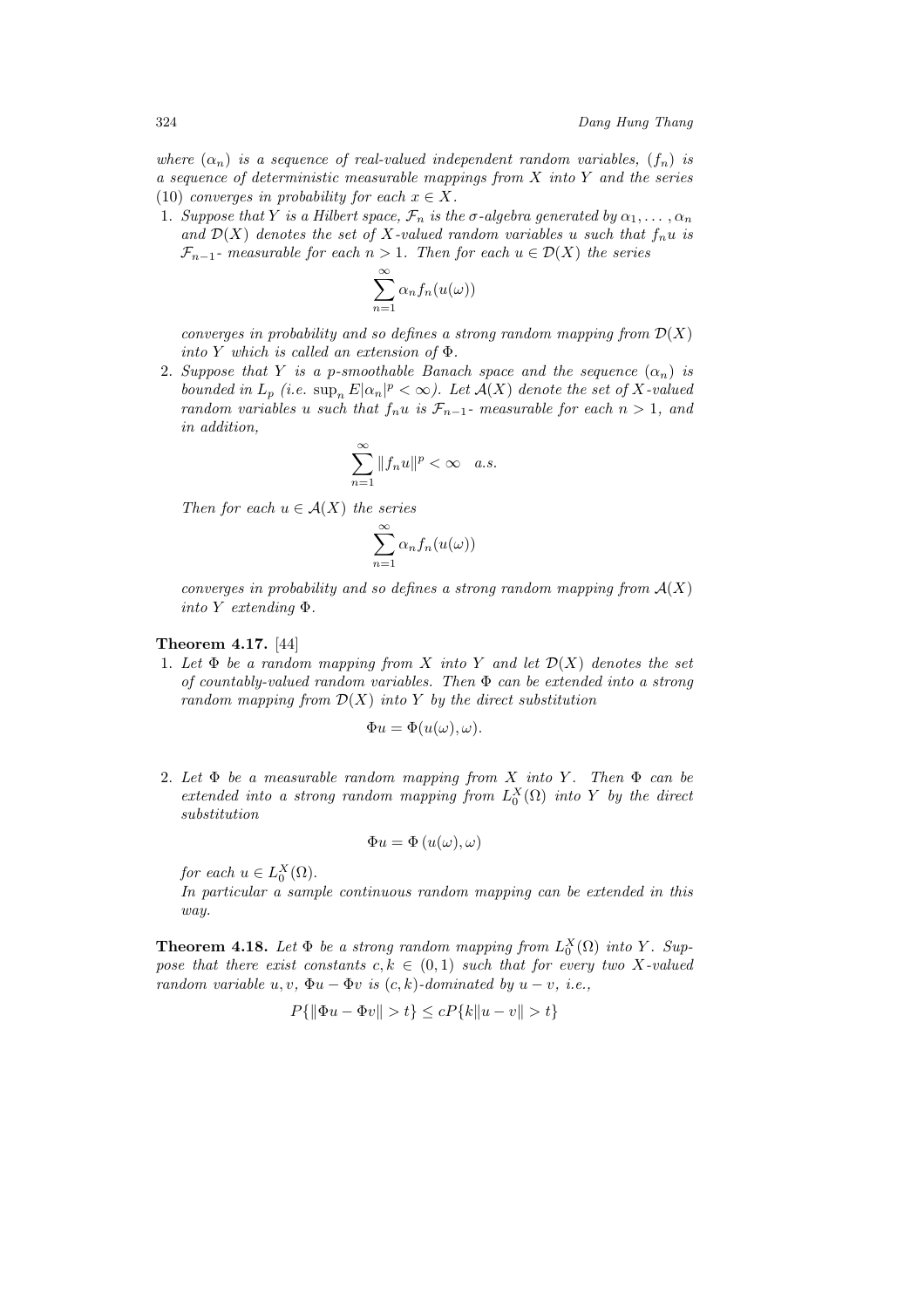*for all*  $t > 0$ *. Then there exists a unique* X-valued random variable u satisfying Φu = u *i.e.* Φ *has a unique random fixed point.*

The problem of establishing the existence, the uniqueness of random fixed point of strong random mappings would be very useful in the theory of random equations, stochastic differential equations and the study of stochastic approximation procedures.

## **References**

- 1. J. K. Brooks and N. Dinculeanu, Stochastic integration in Banach spaces, Progress in Probability **24** (1991) 27–115.
- 2. S. Cambanis, J. Rosinski, and W. A.Woyczynski, Convergence of quadratic form in p-stable random variables and theta p-radonifying operators, Ann. of Probability **13**(1985) 885–897.
- 3. A. Chobanian and V. I.Tarieladze, Gaussian characterization of Banach spaces, J. Multivariate Anal. **7** (1997) 163–203.
- 4. R. M. Dudley, The size of compact subset of Hilbert space and continuity of Gaussian processes, J.Functional Analysis 1 (1967) 290–330.
- 5. W. J. Davis, N. Ghossoub, W. B. Johnson, S. Kwapien, and B. Maurey, Weak convergence of vector valued martingales, in Probability in Banach spaces 6, Birkhauser, (1990) 41–51.
- 6. J. Diestel and J. J. Uhl, Vector measures, Amer. Math. Soc. 1977.
- 7. J. Hoffmann-Jorgensen, Probability in Banach space,Lecture Notes in Mathematics Vol. 598, Springer–Verlag, 1977 pp. 2–186.
- 8. K. Ito, Stochastic Integration, Proc.Imp.Acad Tokyo **20** (1944) 519–524.
- 9. K. Ito, M. Nisio, On the convergence of sum of independent Banach space valued random variables, Osaka Math.J **5** (1968) 35–48.
- 10. N. Ikeda and S.Watanabe, Stochastic differential equation and diffusion processes, North Holland, 1981.
- 11. J. P. Kahane Some Random Series of Functions, Cambridge University Press, 1985.
- 12. H. Kunita, Stochastic integrals based on Martingales taking values in Hilbert space, Nagoya Math. J. **38** (1970) 41–52.
- 13. A. Khinchin and A. Kolmogorov, Uber Konvergenz von Reihen deren Glieder durch den Zufall bestimmt werden, Math.Sb. **32** (1925) 668-677.
- 14. S. Kwapien and W. A.Woyczynski, Random Series and Stochastic Integral, Birkhauser-Berlin, 1992.
- 15. P. Levy, Fonctions aleatoires a correlation lineaire, Illinois J. Math. **1** (1957) 217–258.
- 16. M. Ledoux and M. Talagrand, Probability in Banach Spaces, Springer-Verlag, 1991.
- 17. W. Linde, Infinitely Divisible and Stable Measures on Banach Spaces, Leipzig, 1983.
- 18. B. Maurey, P. Pisier, Series de variables aleatoires vectorielles independantes et proprietes geometrique des espaces de Banach, Studia Math. **48** (1976) 45–60.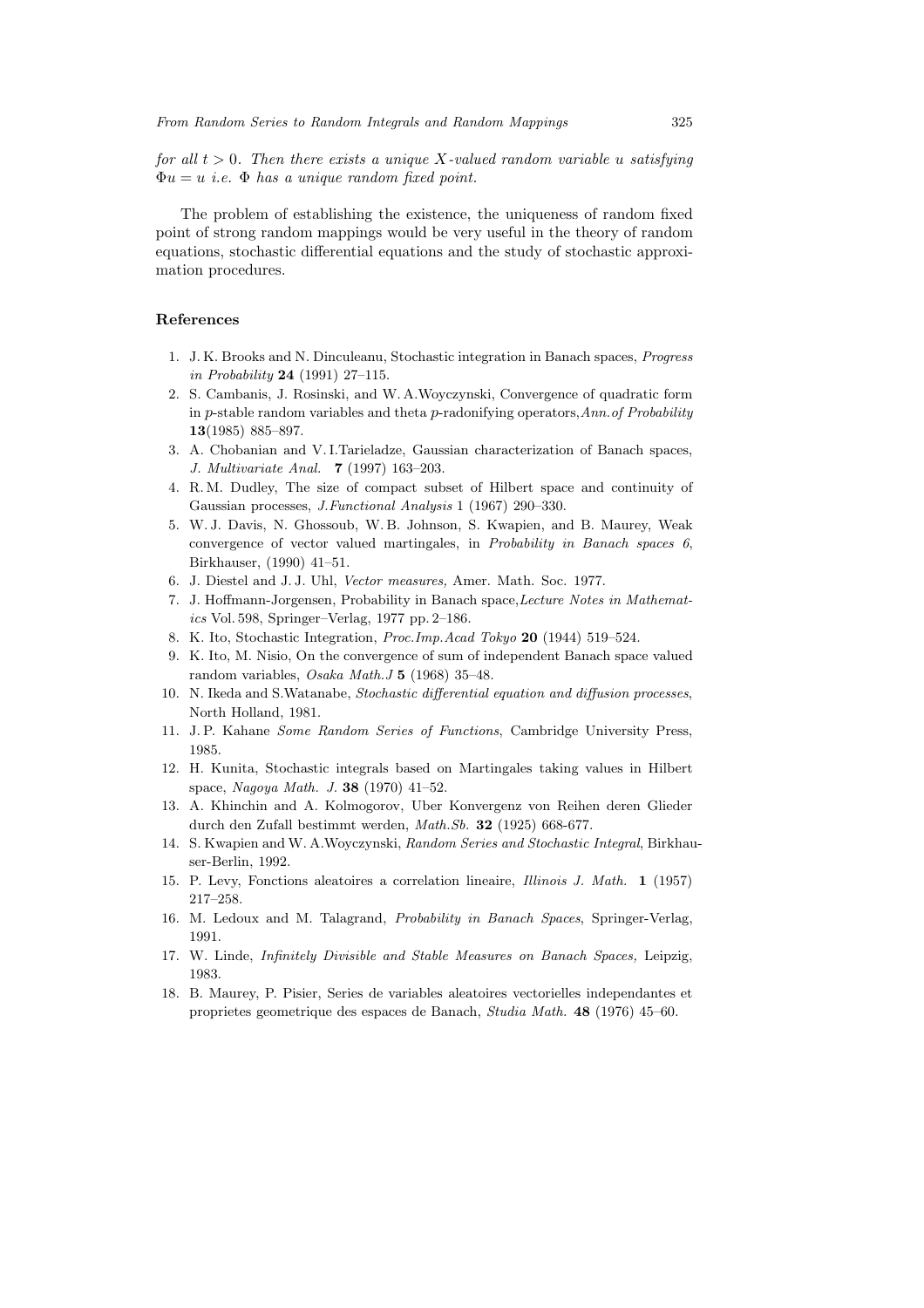- 19. D. Nualart and E. Pardoux, Stochastic calculus with anticipating integrands, Probability Theory and Related Fields **78** (1988) 538–584.
- 20. Y. Okazaki, Wiener integral by stable random measures, Mem. Fac. Sci. Kyushu. Uni. Ser. A **33** (1979) 1–70.
- 21. A. Piesch, Operator Ideals, North-Holland, 1980.
- 22. J. Rosinski, Random integral of Banach space valued functions, Studia Math. **78** (1984) 15–38.
- 23. B. S. Rajput and K. Rama-Murthy, On the spectral representation of semi-stable processes and semistable laws on Banach spaces, J. Multi. Anal. **21** (1987) 141–159.
- 24. B. S. Rajput and J.Rosinski, Spectral representation of infinitely divisible processes, Probability Theory and Related Field **82** (1989) 451–487.
- 25. A. V. Skorokhod, Random Linear Operators, Reidel Publishing Company, Dordrecht, 1984.
- 26. J. Szulga, Three series Theorem for Martingales in Banach space, Bull. Acad. Poln. Sci Ser. A **25** (1977) 175–180.
- 27. N. Z.Tien, Sur le theorem des trois series de Kolmogorov, Theor. Probab. Appl, **24** (1979) 795–807.
- 28. N. Z. Tien and R. V. Vidal, Convergence of the Rademakher series in a Banach spaces, Vietnam J. Math. **26** (1998) 71–85.
- 29. D. H.Thang and N. Z. Tien, On the extension of stable cylindrical measures, Acta Math. Vietnam. **1** (1980) 169–177.
- 30. D. H. Thang and N. Z. Tien, On the convergence of martingales and geometric properties of Banach spaces, Theor. Probab. Appl. **26** (1981) 385–391
- 31. D. H.Thang and N. Z. Tien, Mapping of stable cylindrical measures in Banach spaces, Theory Probab. Appl. **27** (1982),492–501.
- 32. D. H. Thang, Space of s-cotype  $p$  and  $p$ -stable measures, *Probab. Math. Statistics* **5** (1985) 265–273.
- 33. D. H. Thang, Random Operator in Banach space, Probab. Math. Statistics **8** (1987) 155–157.
- 34. D. H. Thang, Gaussian random operators in Banach spaces, Acta Math. Vietnam. **13** (1988) 79–85.
- 35. D. H.Thang, Remarks on Banach spaces of s-cotype p, Probab. Math. Statistics **11** (1990) 133–188.
- 36. D. H.Thang, On the convergence of vector random measures, Probability Theory and Related Fields **88** (1991)1–16.
- 37. D. H.Thang, Vector symmetric random measures and random integrals, Theor. Proba. Appl. **37** (1992) 526–533.
- 38. D. H. Thang A representation theorem for symmetric stable random operators, Acta Math. Vietnam. **17** (1992) 53–61.
- 39. D. H. Thang, Sample paths of random linear operators in Banach spaces, Mem. Fac. Sci. Kyushu Uni. Ser. A **45** (1992) 287–306.
- 40. D. H. Thang, The adjoint and the composition of random operators on a Hilbert space, Stochastics and Stochastic Reports **54** (1995) 53–73.
- 41. D. H. Thang, Some aspects of the theory of stochastic integrals,Vietnam J. Math. **23** (1995) 1–28.